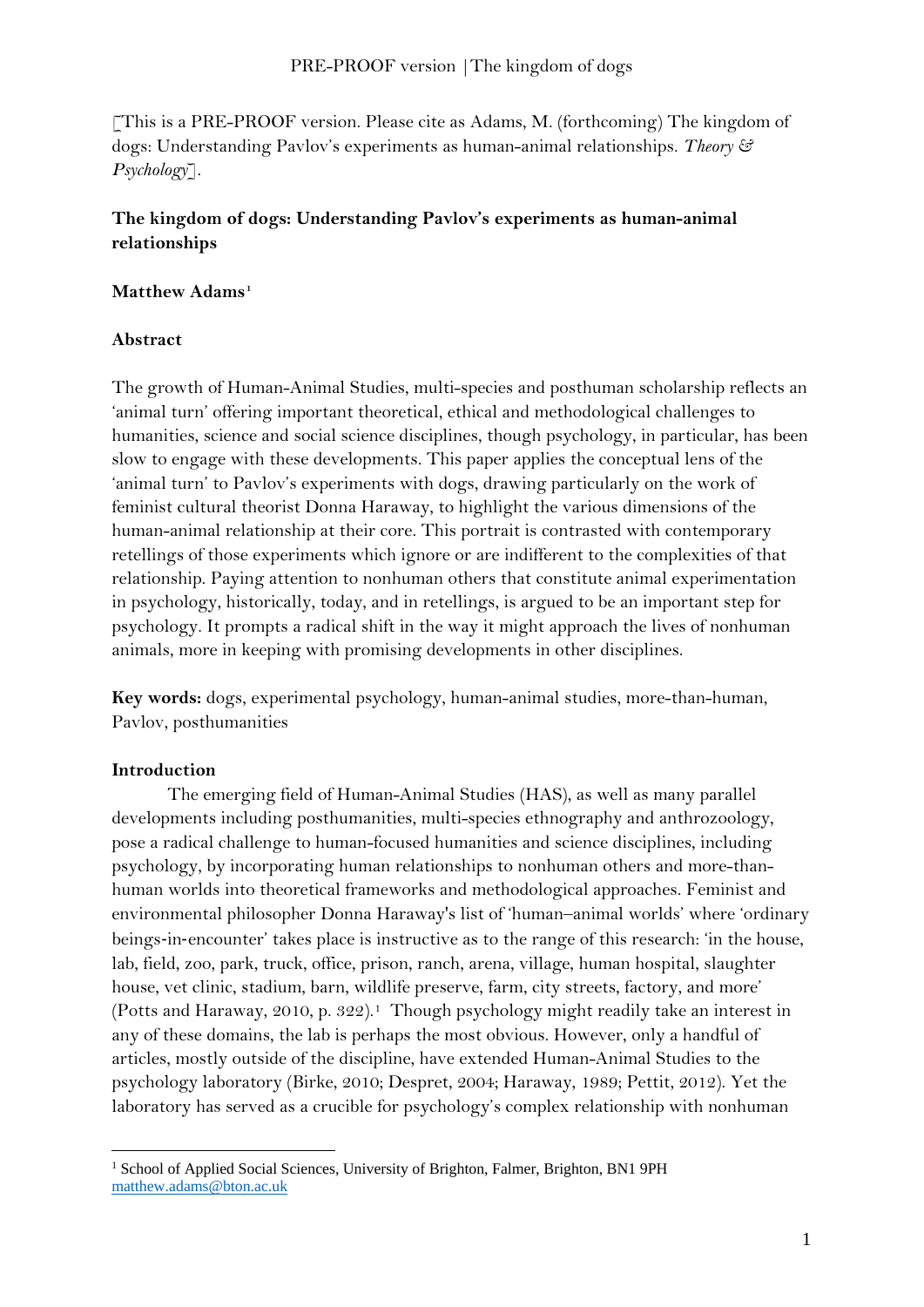animals since its inception.[2](#page-2-1) As DeMello points out, "ironically, while built for and on animals, the laboratory is not considered a home for human-animal relationships and it remains the task of HAS to undertake that study" (2010, p. 259). This article is an attempt to take up this task. Elsewhere I have argued for the kind of critical psychology that is needed to meaningfully contribute to an interdisciplinary and fast developing human-animal studies – staking claims for the necessary theoretical and methodological tools (Adams,  $2018$ .<sup>[3](#page-2-2)</sup> The aim of this paper is different - to advance the 'animal turn' in psychology by going backwards. It engages in a revisionist analysis of a key figure - Ivan Pavlov (1849- 1936) - to make the case for a theory and ethics of human-nonhuman animal entanglement at the heart of the discipline.

Today, Pavlov is remembered for his experimental work on conditional reflexes in dogs; but also for his anointment as one of the behaviourist movement's founding fathers, an association that continues to this day, in both Western and post-Soviet science and culture. Pavlov's concept of classical conditioning is now considered to be "the foundation of the modern science of learning and, in particular, of the influential theories of Watson and Skinner and the entire school of behaviourism" (Jarius and Wildemann, 2017, p. 322).<sup>[4](#page-2-3)</sup> Pavlov is also the focal point because he remains one of the most visible figures in psychology's history, appearing in every undergraduate textbook and popular psychology treatise, and remains to this day one of the most cited psychologists of all time (Diener et al. 2014; Griggs and Proctor, 2002). Yet as will be argued in what follows, the received image of his life and work is largely unchanging. As an uncontested historical example, relatively fixed and unquestioned in the narrative trajectory of psychology, it will be claimed that an act of defamiliarisation is both necessary and significant. In doing so this article might be seen as contributing to a wave of revisionist approaches to canonical experimental studies in psychology (e.g. Gibson, 2013; Briggs, 2014; Griggs, 2015; Reicher et al., 2018). Whilst it may have some similarities, it is distinctive, however, in following a Human-Animal Studies tradition of moving "beyond anthropocentric histories and social narratives by putting animal life in the spotlight" (Johnson, 2015, p. 299).

To make Pavlov's dogs a central focus we must look more closely at, but also beyond, their moment on the experimenter stand, in which they are perpetually suspended in countless print and pixel representations like flies in amber. It entails paying attention to the realities of life in the labs, and the broader contexts in which they lived and were entwined with others. For this purpose, Daniel Todes' scholarship is especially germane (1997a; 1997b; 2000; 2002), not least his remarkably thorough biography of Pavlov (2014), which delves deep into archival materials and the neglected research of his many coworkers, providing access to Pavlov's milieu in a way his own 'official' output does not. Whilst human-canine relations are by no means the central concern of this work, in attending to the minutiae of Pavlov's methods, his life, those around him, and the wider social, cultural and political context, dogs repeatedly step into the picture. Many details remain absent, and the account is inevitably partial and patchy, augmented by passing references to dogs' involvement in other scholarship (e.g. London, 1949; Rüting, 2007; Smith, 1995; 2000; Windholz, 1990; 1997). Nonetheless in what follows I attempt to locate canine experience, as it is entangled in the lives of others, centre stage.

The first section offers a critical overview of contemporary representations of Pavlov's work. This is followed by a brief summary of the 'animal turn' and related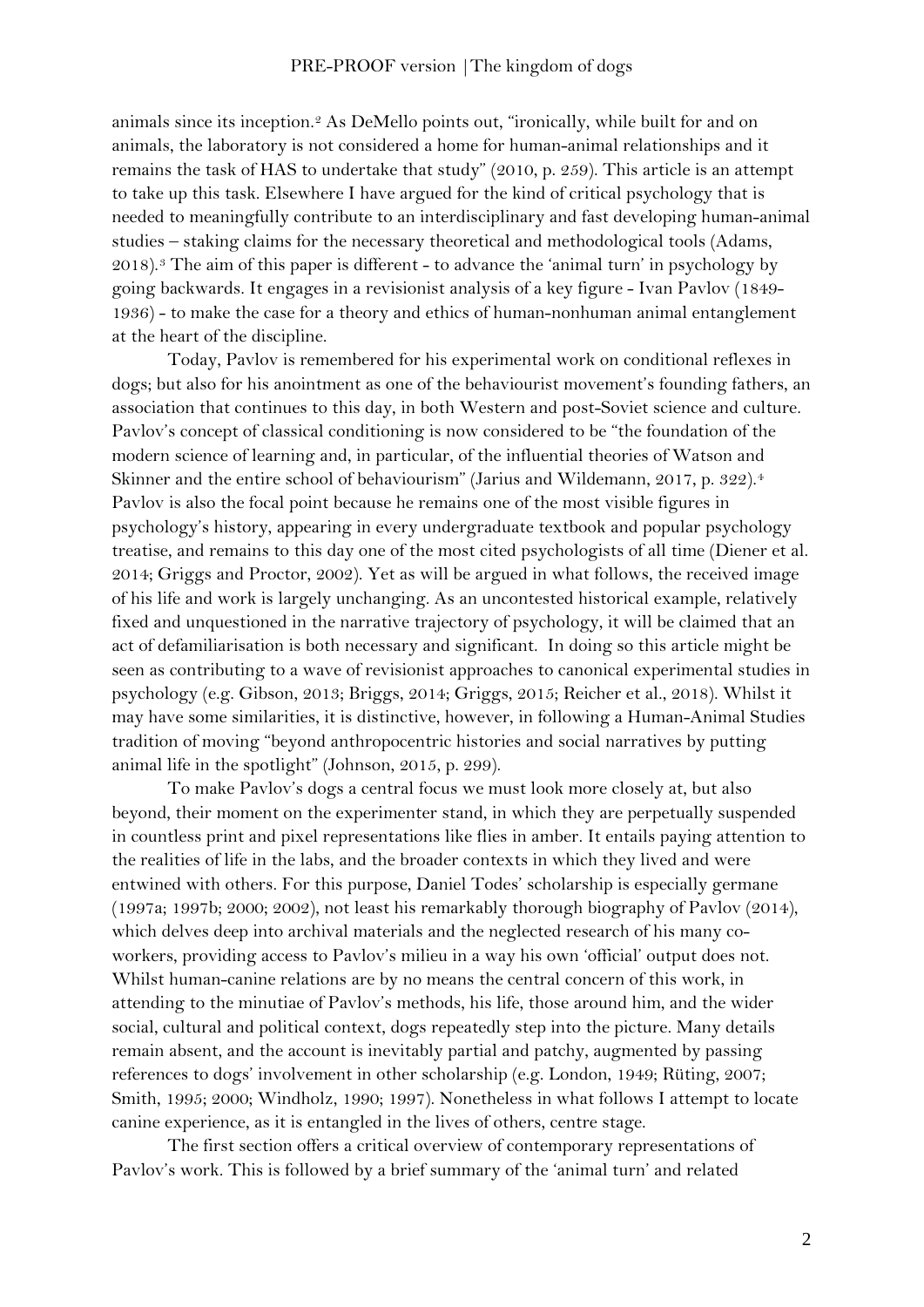developments including posthuman and multi-species scholarship, as a foundation for exploring their relevance for an analysis of Pavlov and his dogs. Subsequent sections utilise the conceptual lens of the animal turn to examine the significance of Pavlov's adoption and development of 'chronic' experimental methods; and the vitally important shift from physiological research to the study of 'psychic secretions' and conditioned reflexes. These sections are followed by a focus on the significance of the interrelationship of dogs and coworkers, before considering how these relationships are manifest in Pavlov's later attempt to incorporate his results within a typology of canine character. Finally, the significance of a reading of key aspects of Pavlov's work through the animal turn for psychological theory is considered.

## <span id="page-2-2"></span><span id="page-2-1"></span><span id="page-2-0"></span>**Contemporary retellings: 'hard-set laws' and a 'comfortable recovery'**

<span id="page-2-6"></span><span id="page-2-5"></span><span id="page-2-4"></span><span id="page-2-3"></span>Pavlov's work is continually re-presented and re-circulated in reassuring canonical narratives of psychology's historical timeline. In contemporary retellings, Pavlov's achievements carry all before them, and the dogs appear as matters of fact - conduits for Nobel-prize winning knowledge development, dispensable objects in the progressive teleology of psychology-as-science. The emphasis instead is on descriptions of 'classical conditioning'; on Pavlov's terminology, on one of the most celebrated 'accidents' in the birth pangs of the behaviourist movement in particular and experimental psychology in general. To document just a few examples: in a relatively early comparative analysis of Pavlov's theory and methods, Kubie repeatedly emphasises how Pavlov's object of focus was the "conditioned reflex under the constant conditions of the laboratory" (Kubie, 1959; p. 31), and only mentioning 'dogs' once in passing; Çevik reiterates a mechanistic portrayal of Pavlovian conditioning, i.e. a "conditioned stimulus (CS) acquires the ability to trigger a new response by virtue of being paired with an unconditioned stimulus (US)" (2014, p. 1), whilst never mentioning dogs at all – common practice in many extensions, overviews and appraisals of Pavlov's work which make no reference to dogs. The 700+ page *Handbook of Operant and Classical Conditioning* (McSweeney and Murphy, 2014) mentions only once that dogs were used as subjects in Pavlov's experiments.

<span id="page-2-10"></span><span id="page-2-9"></span><span id="page-2-8"></span><span id="page-2-7"></span>The role of dogs as *living* animals rarely feature in accounts of Pavlov's contribution to psychology. They are subsumed in the clamour for scientific credibility:

hard-set laws derive from Ivan Pavlov's studies of animals' higher nervous activity, which allows animal behavior to be broken down into predictable and modifiable reflexes… Pavlov's famous experiment of the drooling dog shows that there are two types of reflexes: innate reflexes that are evoked by the irritant itself and acquired reflexes that are evoked by subsequent associations (Cherkaev and Tipikina, 2018, p. 29).

Hard-set laws, predictability, modifiable reflexes – these experiments are offered as a formative example of the scientific method being used to remarkable effect in the early days of psychology; with Pavlov championed as an "outstanding practitioner" in general, and for devising "a simple, elegant experimental paradigm with which to study learning" in particular (Tully, 2003, p. 117). On the rare occasions canine welfare is touched upon, the emphasis is on Pavlov's solicitousness and skill – "Pavlov trained [unaesthetized] dogs to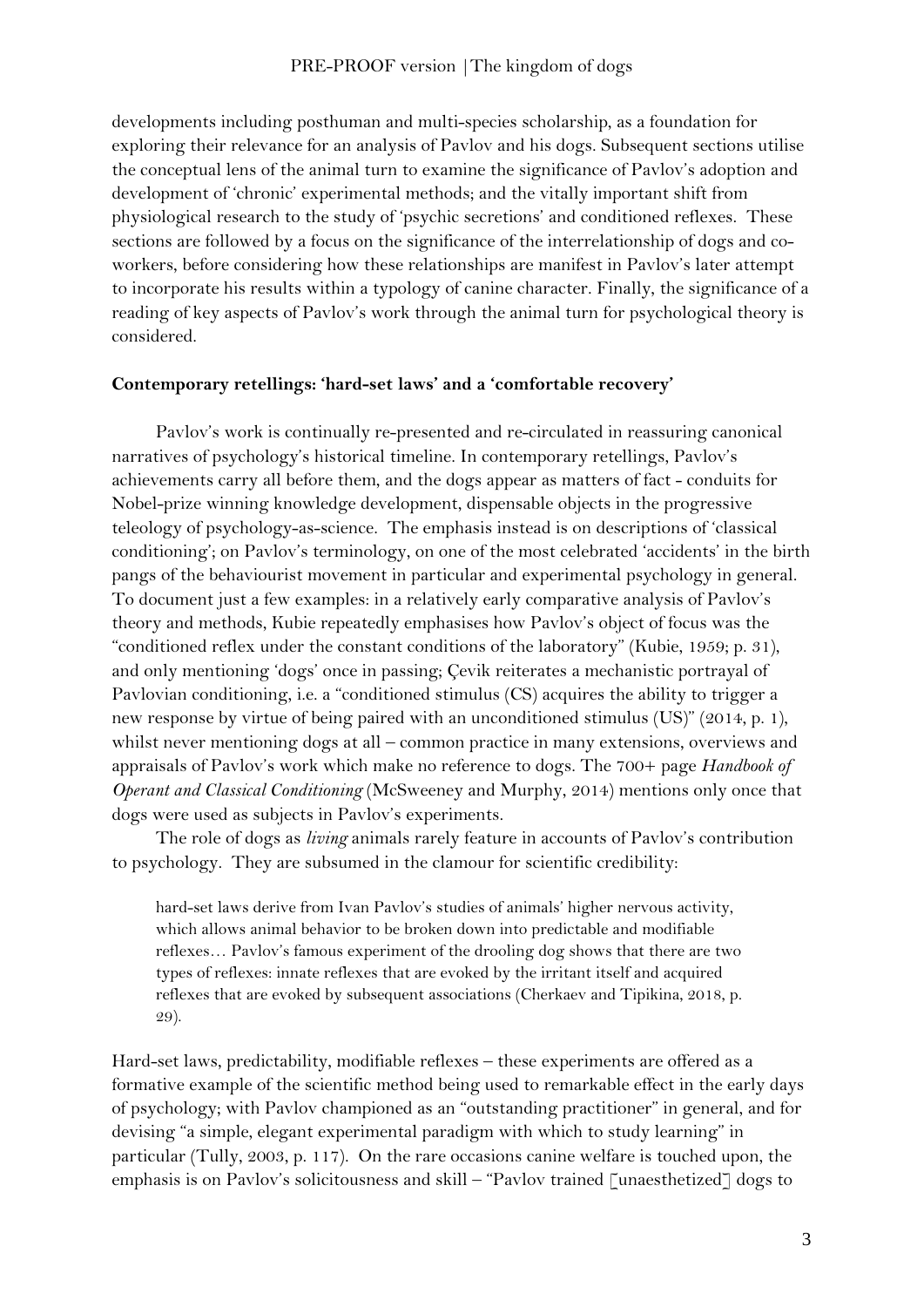lie still and then operated so quickly that they were not disturbed or distressed" (Smith, 2000, p. 747); his commitment to the "best possible" postoperative care (Wood, 2004, p. 327); and an overriding concern for "comfortable recovery" from surgical procedures (ibid.). This forgetting extends to the overwhelming majority of scholarship on Pavlov (e.g. Bitterman, 2006; Kubie, 1959; London, 1949; Rüting, 2007; Smith, 1995; 2000; Windholz, 1997), where dogs appear only in passing as interchangeable experimental objects.

In textbook coverage, where undergraduate students might first encounter Pavlov and his dogs, we find a similar state of affairs. Here are two standard psychology textbook accounts of Pavlov's experiments with dogs:

In Russia, Ivan Pavlov was investigating how involuntary responses – reflexes – could become conditioned to appear in response to new forms of stimulus… In a series of experiments with dogs reported in 1927, Pavlov showed that they could learn to produce the salivation response to the sound of a bell, if that sound was repeatedly paired with the presentation of food. This was significant, since salvation in response to food is an involuntary response, and not the sort of thing which an animal can produce deliberately (Hayes, 2000 p. 577-8).

Pavlov received a Nobel Prize for work which exploited the (delightful) fact that dogs salivate at the merest expectation of food. Pavlov demonstrated, by repeatedly pairing a particular stimulus (the food) with a sound (most famously a bell, but more probably a metronome), that his dogs would eventually salivate in response to the sound (or conditioned stimulus) (Banyard et al. 2015, p. 32).

Factual errors aside (Pavlov did not use a bell; he was awarded the Nobel prize for his work on digestion, which was *prior* to his study of salivation and reflexes), unremarkable textbook outlines such as this are often accompanied by a diagram, followed by some discussion of concepts relating to 'classical conditioning' such as discrimination and extinction (e.g. Banyard et al. 2015; Eysenck, 2004; Glassman and Hadad, 2014; Gross, 2015; Hayes, 2000, p. 577-8; Myers and DeWall, 2018). Little account is given of the canine involvement in experiments themselves. There is no description in any of these texts – academic, undergraduate, popular - of the conditions in which the dogs were kept, their lives, or the detail of the procedures beyond evasively rudimentary descriptions such as "his experiments used a machine that measured the amount of saliva a dog produced when given meat powder" (Train, 2007, p. 228). Wholly absent is any critical discussion of Pavlov's methods in terms of ethics or epistemology, even when 'critical thinking' questions are offered; nor are there in more specialist textbooks dedicated to conceptual and historical issues and debates in psychology (e.g. Brysbaert and Rastle, 2009; Tyson et al. 2011).

These are normal, taken-for-granted depictions. It might even seem overly fussy or pedantic to expect anything more, especially in brief overviews. However, what is excluded from (even potted) history, intentionally or unintentionally, is often at least as significant as what is included, and tending to those absences can reveal a great deal. In what follows, closer critical attention *is* paid to Pavlov's methods in order to unsettle received understandings in scholarship and textbook coverage, adopting the conceptual lens of the 'animal turn'. The intention is not to damn him retrospectively, but to reveal a more complex portrait of human-canine interrelationship at the heart of his work. It will be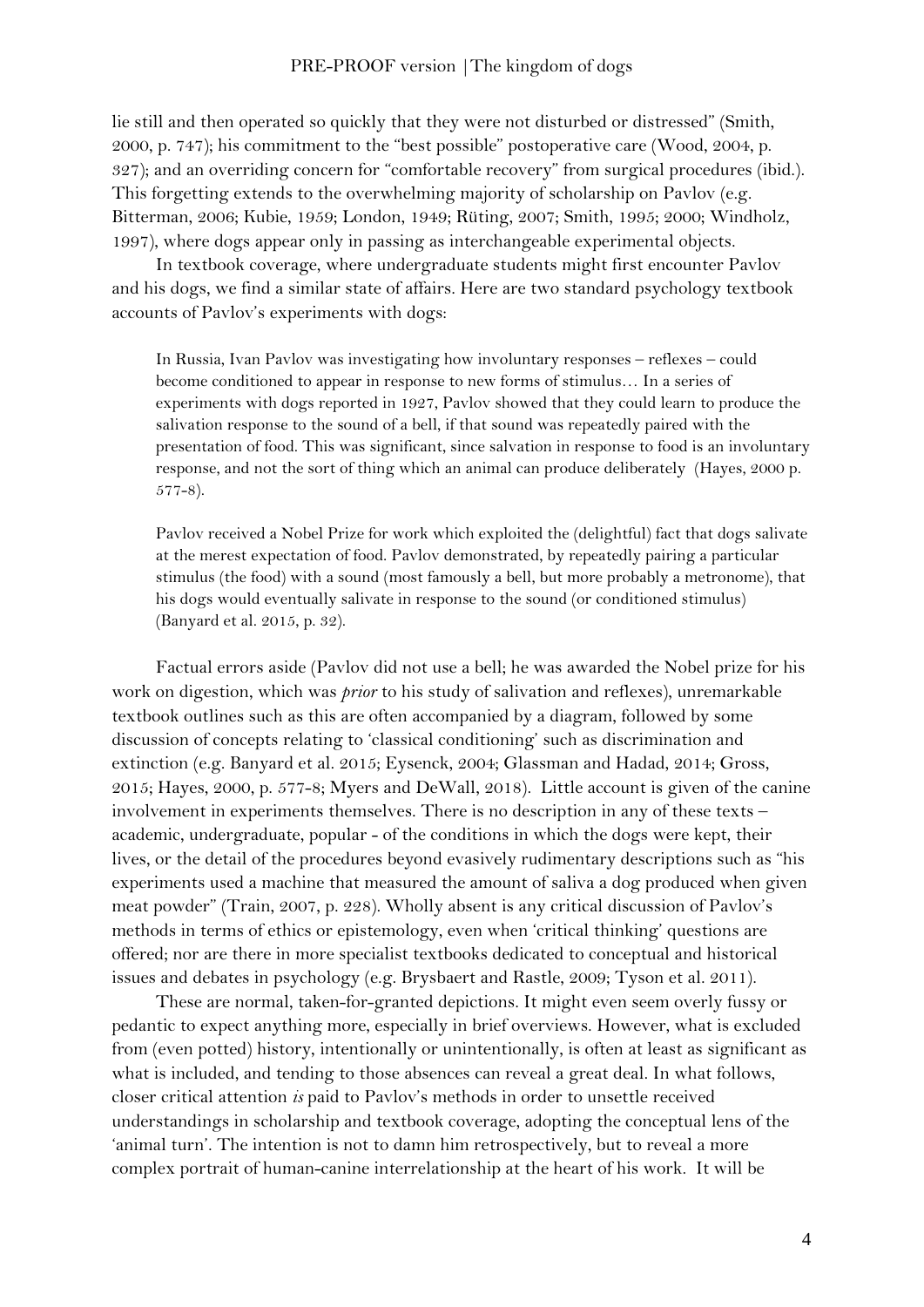claimed that such attention holds important theoretical and ethical insights for historical understandings of psychology *and* for a contemporary psychology of human-animal relations. First, the 'animal turn' is considered as a vitally important academic context for this discussion.

# **The 'animal turn', multi-species scholarship and psychology**

Some time ago Gail Melson claimed that in psychology "the study of human–animal relationships historically has been ignored and continues to resist attention" (2002, p. 347), an accusation that has since been repeated on various occasions (e.g. Birke, 2010; Serpell, 2009; Shapiro; 2017). Indeed to my knowledge, at time of writing this journal - *Theory and Psychology* - has yet to publish any manuscripts explicitly addressing human-animal or multi-species interactions and relations, in or outside of psychology. There have, of course, been exceptions elsewhere across various psychological topics, most specifically in the study of the human health benefits of animal contact (e.g. Holcombe and Meacham, 1989); and the study of the apparent correlation between human abuse of nonhuman animals and other humans (e.g. Miller, 2001). However since the beginning of the twenty-first century, the humanities and social sciences have witnessed a more thoroughgoing 'animal turn' – "a shift from a major focus on the social construction of other animals to attempts to get at 'animals as such', as they actually experience the world" (Shapiro, 2017, p. 3); and which recognises "the fact that human and animal lives have always been entangled and that animals are omnipresent in human society on both metaphorical and practical, material levels"(Cederholm et al. 2014, p. 5).

Numerous disciplines including the humanities, biological and social sciences, increasingly address the relations between human and other forms of life more broadly, diversely conceptualised in and amongst Human-Animal Studies, ecopsychology, ecofeminism, Indigenous Knowledge, posthumanism and feminist posthumanism, multispecies ethnography, transspecies psychology and much more besides (e.g. Åsberg, 2018; Gilbert et al. 2012; Haraway, 2016; Hustak and Myers, 2012; Latour, 2005). At the heart of this turn is a radical move, questioning the ingrained human exceptionalism of many intellectual traditions, and laying down a challenge to develop new ontologies, epistemologies and methodologies that can better incorporate human experience as entangled with animal and more-than-human worlds; to better reveal the contingencies of what it means to be human as something always in relation to and emerging from our relations to other species.

Returning to the specifics of human-animal relationships, describing shared tenets of the animal turn' beyond a commitment to "new ways of thinking about animals and about human-animal relationships" (Potts, 2010, p. 291) is a tricky venture, considering the variety of disciplines and traditions involved. On my reading, one might cautiously assert the following: Epistemologically, it entails a readiness to "engage with the alterworlds of other beings" (Kirksey and Helmreich, 2010); which in turn, methodologically, demands the cultivation of novel methods of observation and interpretation - an invitation to "attend deeply" and develop "arts of attentiveness" (Head, 2016; Tsing, 2015) - that attempt to "become less hard of hearing in the context of a communicative and vibrant more-thanhuman world" (Country et al. 2015, p. 278). Ethico-politically it requires approaching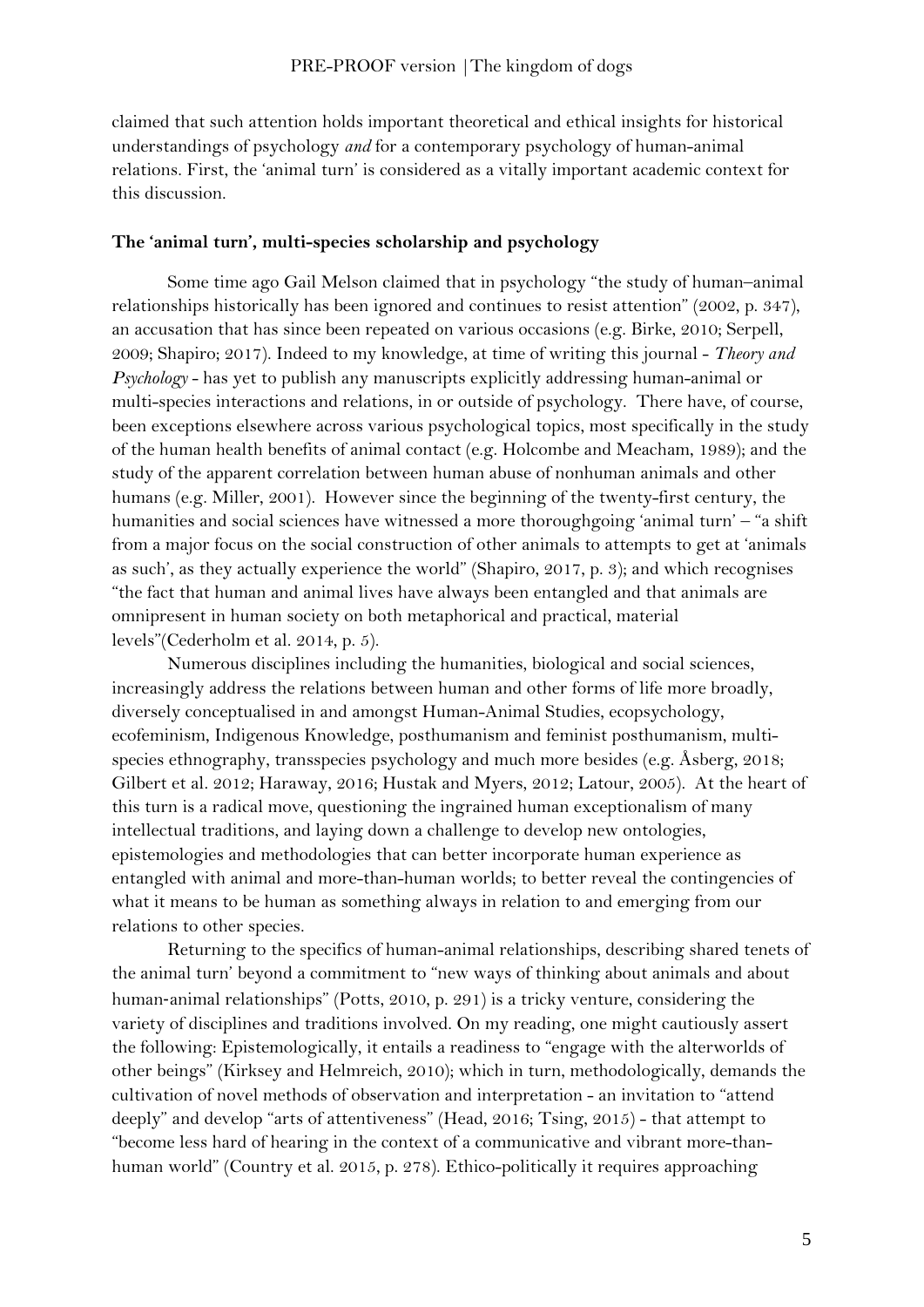animals as more than merely "passive objects for humans to act upon or use as tools or resources" (Mullin, 2010, p. 148), and therefore incorporates an explicit recognition of speciesism as a form of psychologically embedded, socially structured inequality and injustice, and seeks to "practice methodology that challenges human superiority" (Head, 2016, p. 69). Theoretically (especially in terms of ontology) it seeks to evidence a growing understanding of multi-species interrelatedness, including animals, but often extending to other nonhuman forms, beings, things, places, and elements of the more-than‐human world. It is effectively an attempt to develop a relational ontology within a theoretical framework that can incorporate human and nonhuman as distinct but mutually constitutive and interdependent (Adams, 2018).

Following these leads, in the remaining sections of this paper I attempt to selectively adopt the conceptual lens of the animal turn, multi-species and posthuman scholarship to attend more deeply to the canine experience and to human-dog encounters, as mutually constructing the reality of Pavlov's experimental regime. This is achieved by focusing in on a number of key motifs and moments in Pavlov's career: the treatment of dogs in his earlier 'chronic experiments'; the shift to the study of 'psychic secretions', the later focus on a typology of 'higher nervous activity'. In doing so I hope to unsettle contemporary retellings of those studies, but also to draw out some important lessons for a contemporary critical psychology of human animal-relations.

#### **Chronic experiments in the kingdom of dogs**

*The physiologist is no ordinary man. He is a learned man, a man possessed and absorbed by a scientific idea. He does not hear the animals' cries of pain. He is blind to the blood that flows. He sees nothing but his idea, and organisms which conceal from him the secrets he is resolved to discover -* Claude Bernard[5](#page-2-4)

Pavlov was first and foremost a physiologist, and spent his early career studying digestion in dogs (for which he won the Nobel Prize). A visitor to Pavlov's laboratory named it the "kingdom of dogs" (cited in Todes, 2014, p. 494) for good reason. The majority of dogs who found themselves on the experimenter stand were brought in from elsewhere – they had a prior existence (Cuny, 1965).[6](#page-2-5) As strays they may have lived in the company of dogs, scavenging and surviving day-to-day perhaps – we can only guess how well they lived, their attachments to humans and other dogs, and the extent to which they were affected by their sudden removal and relocation. The later use of dogs bred and raised on site is a different consideration – their existence was fundamentally imprinted by their experience of the laboratory space. For all the dogs in Pavlov's care, however, life on the experimenter stand and in the kennels of St Petersburg (then Leningrad) University, the Military-Medical Academy and later, Koltushi, his 'science village', became a constant, and permanently defined the rest of their lives.

For over twenty-five years, up until the late 1890s, Pavlov's studies concentrated on the relationship between eating and variation in the secretion of gastric, pancreatic and salivary fluids in dogs as proxies for human physiological processes. Pavlov was interested in physically intact dogs – at all stages of his career, he wanted to keep the dogs alive and functioning 'normally' as much as possible (Smith, 1995). He consistently emphasised the superiority of 'chronic' over 'acute' experiments, the latter relying on live vivisection,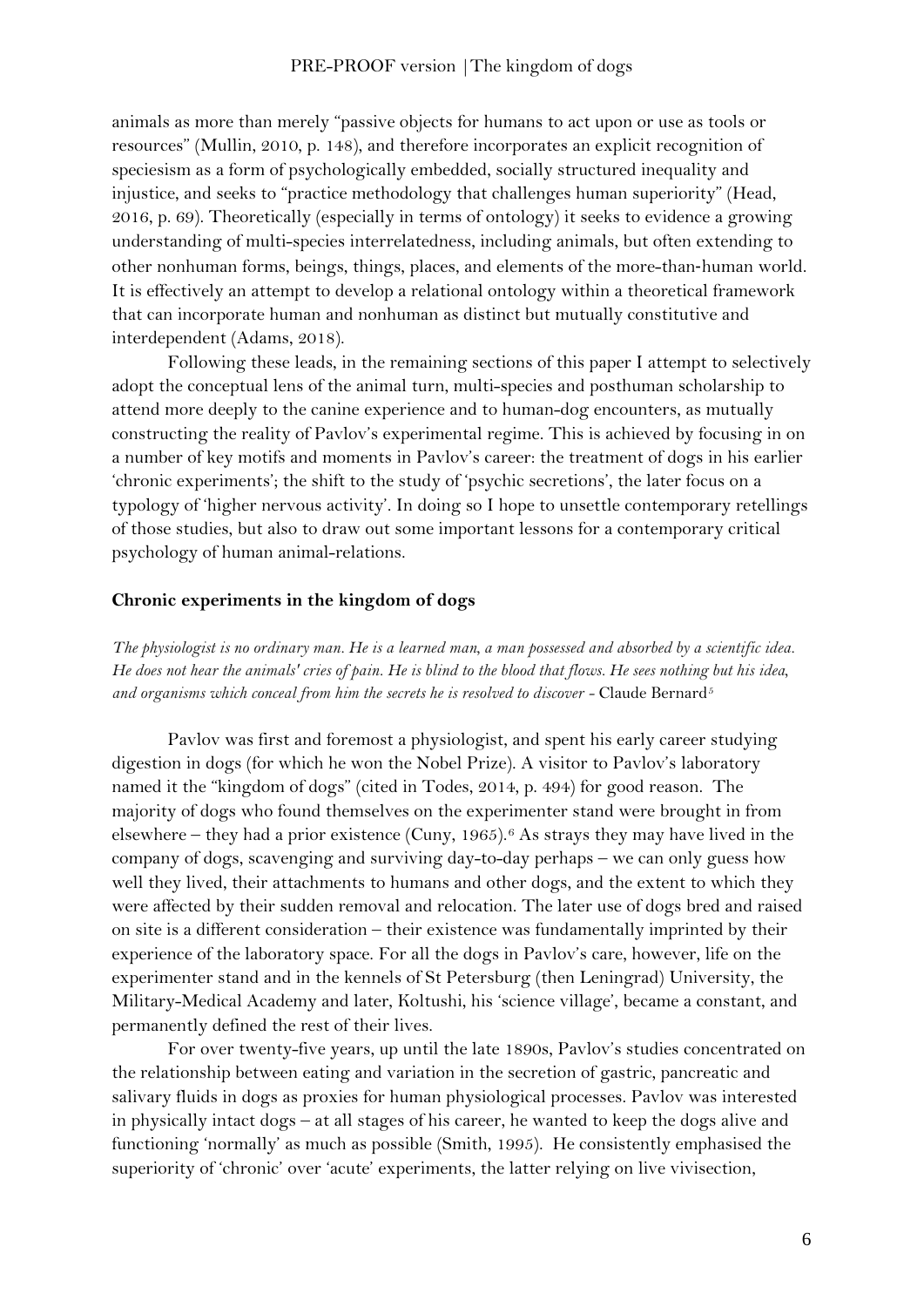during or immediately after which dogs died or were killed, often in extreme pain. For Pavlov such methods, though he used them where he considered necessary, offered no parallel to 'chronic' methods in terms of external validity - where surgery was undertaken (e.g. to insert a pancreatic fistula, create an additional stomach sac, remove a dog's oesophagus), and the dog survived, and had a chance to recover, *before* an experiment – or more commonly a series of experiments - began.

Whilst acute experiments resulted in immediate death, chronic experiments lengthened an experimental dogs' life, for the sole purpose of extended observation of physiological processes following various surgical interventions. There are no precise numbers available, but hundreds, perhaps thousands, of dogs commandeered as experimental animals died throughout Pavlov's career, as they did in countless parallel physiology studies undertaken globally. Countless dogs perished as Pavlov and his coworkers developed and refined surgical procedures (Cuny, 1964, pp. 22-3). Operating techniques routinely failed, whilst new developments and the promise of success often increased Pavlov's fervour "I'm trying – and will now shred dogs without mercy. You know, I have not worked so hard for a long time'" (cited in Todes, 2014, p. 106). Even when surgery was 'successful' and dogs were kept alive, their remaining life was curtailed and/or their subsequent health complicated: "survivors usually developed fatal conditions long before their natural lifespan had expired" (Todes, 1997, p. 226).

In sum, the detail of Pavlov's earlier chronic experiments, for which he won the Nobel prize, depict something darker and more complex than a Founding Father finding his way to greatness. They describe a messy human-canine interrelationship defined by suffering and violence, but legitimated, if also partially obscured, by the authority of science and Pavlov's own standing. Though only a brief account, placing Pavlov's dogs in the spotlight during this stage in his career reveals elements routinely overlooked in standard accounts of his life and work. Being more transparent about this history is worthwhile in recognising the reality of the lives of creatures integral to the development of psychology, otherwise reduced to expendable experimental objects. As discussed later, the fact that contemporary retellings still do not grant Pavlov's dogs space as living beings is a reflection of a more widespread, and still ongoing, form of human exceptionalism in psychology. Before that, however, I consider how a shift in Pavlov's methods heralded a different staging of human-canine relations, which demands a more nuanced theoretical and ethical framing.

### **Psychic secretions and conditional reflexes**

Whilst the 'chronic' approach to experimentation in these earlier experiments remained a vital foundation, today Pavlov is much better known for his later studies of 'conditional reflexes' in dogs.[7](#page-2-6) It is because of this work, and its subsequent impact on the psychology of learning and the development of the Behaviourist school of thought that he looms large as an iconic figure in historical and popular accounts of psychological science today. In the course of studying the physiological mechanisms of salivation described above, dogs were regularly fed whilst on the experimenter stand and their saliva measured. At some point Pavlov and his staff noticed the dogs salivating 'prematurely' in anticipation of food, often in response to environmental cues that normally momentarily pre-empted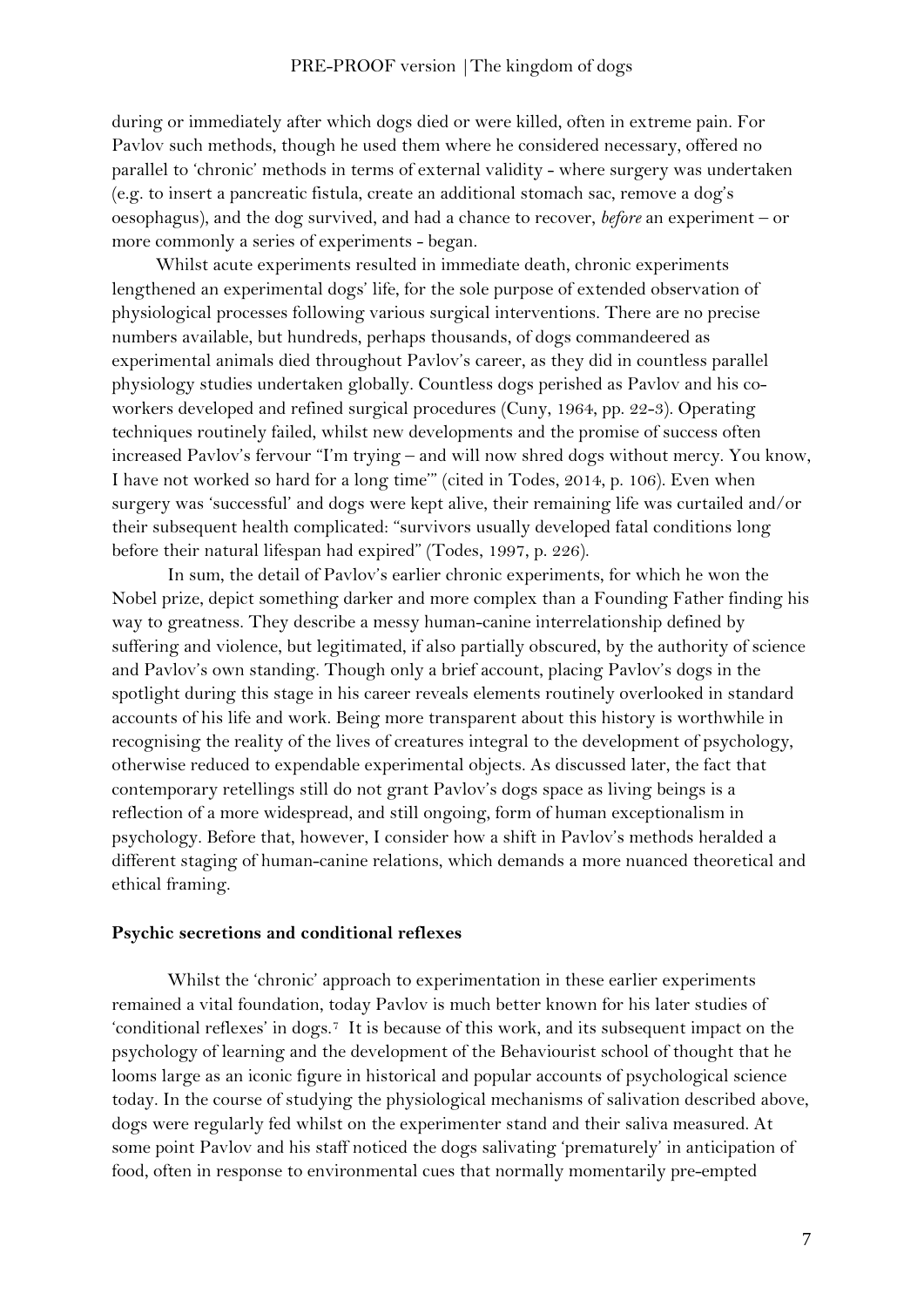feeding. This was not especially surprising, but Pavlov was attempting to systematically control the variables contributing to salivation; and a dog's 'thoughts about food' were considered an intrusion. Unable to explain away what he termed 'psychic secretions', he and his staff became increasingly interested in them, eventually turning more or less the whole of his laboratory resources to their study (Windholz and Lamal, 1986). By this point Pavlov and hundreds of co-workers, human and nonhuman, now embarked on the systematic and almost exclusive study of saliva drops and what were now termed 'conditional reflexes' via thousands of chronic experimental trials.

The measurement of salivation depended upon a surgical procedure that was relatively unobtrusive (compared to pancreatic and stomach fistulas) - the insertion of one or more fistulas into a dogs' cheek or neck to divert saliva from the three salivary glands into a measuring device. There is no suggestion in the literature that this surgical intervention, in itself, affected a dog's duration or quality of life. They were thus in keeping with Pavlov's commitment to chronic experiments; in fact they likely extended the number of experiments any one dog could be involved in considerably. Considered as human-canine interrelationship, this state of affairs is intriguing from a Human-Animal Studies perspective, as it suggests the possibility of more numerous, closer and qualitatively different encounters between experimenters (and separately employed handlers) and dogs; on ground less readily defined by experiences of violence and suffering. Even though they are now canonical components of the history of psychology, it is surprising how little we stop to consider the circumstances of a dog's life in Pavlov's laboratories during this prolific period of his career - what it was like to *be* a dog or the detail of the work carried out *with* them. Informed by the work of Donna Haraway in particular, these circumstances are now considered further.

## **Pavlov's dogs as companion species?**

What happens if experimental animals are not mechanical substitutes but… significant others with whom we are in consequential relationship in an irreducible world of embodied and lived partial differences, rather than the Other across the gulf from the One? (Haraway, 2008, p. 72)

Even a brief survey of what we know, or can try to guess, about what it is like to be a dog, and even acknowledging the ontological impossibility of doing so, suggests the experimenter stand was at best a profoundly strange situation for dogs; at least partially defined by regular encounters with human handlers and experimenters (with implications, as we shall see, for Pavlov's human co-workers too). Biomedical, humanities and social science canine research points to the vividness of a dog's experience (Safina, 2015); of emotions keenly felt (Albuquerque et al. 2016); and to dogs as receptive, expressive and empathic communicators, capable of complex forms of (inter)subjectivity (Irvine, 2004; Kirk, 2014). Work in an ethnographic tradition also highlights how human-canine interaction is always a "spatially situated activity" in which meaning is mutually embodied and negotiated (Laurier et al. 2006, p. 2). Haraway similarly approaches "domestic" humananimal encounters, including laboratory work, as relational configurations, through which both human and animal mutually constitute, and transform, each other (Haraway, 1989; 2008; see also Birke, 2010; Despret, 2004). In describing the complexity and dynamism of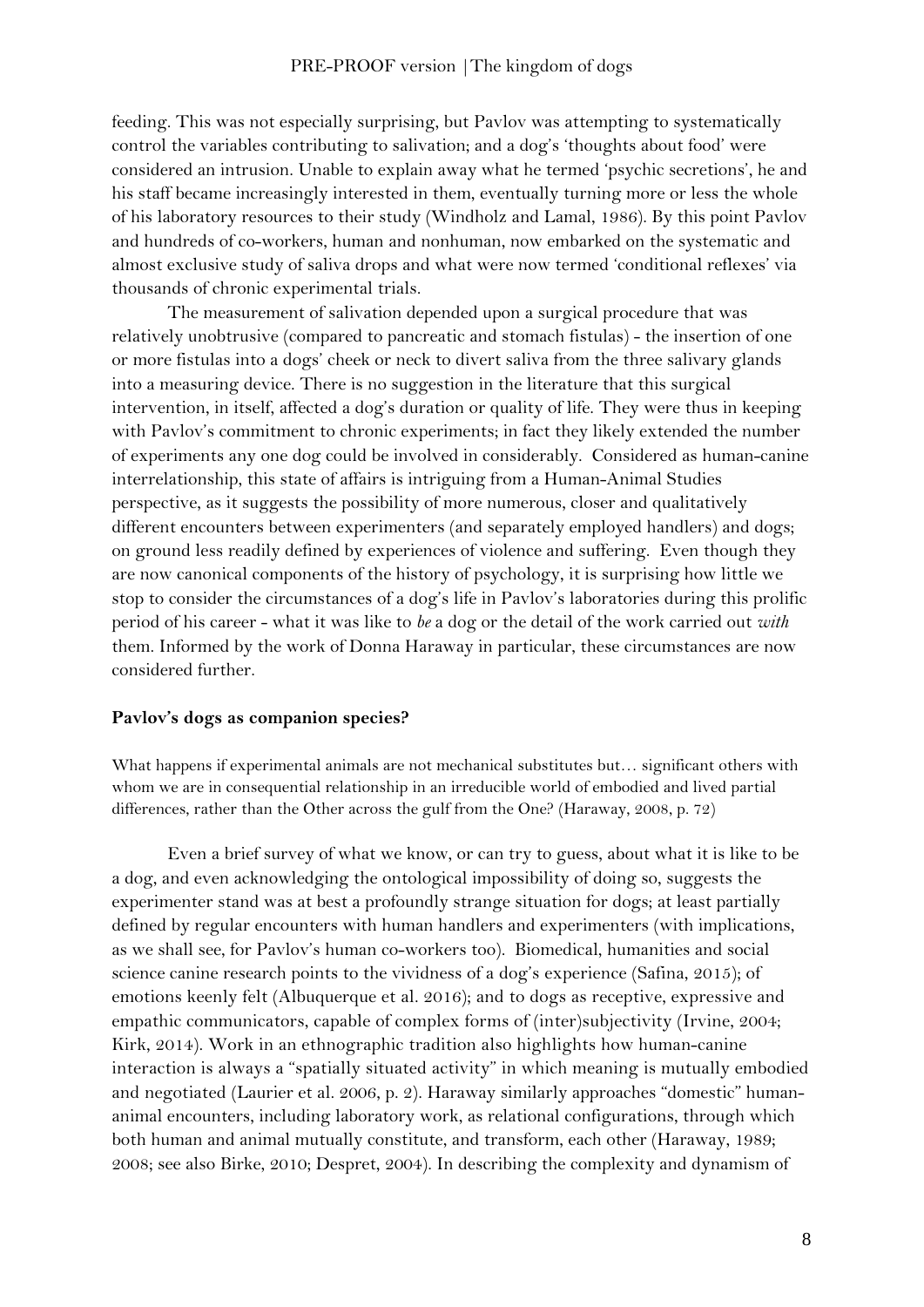human-canine interrelationships in the context of dog agility work, Haraway uses the evocative phrase "subject-transforming dance" (Haraway, 2008, p.176), to capture how, over time, shared practices transform both dog and human, a point she extends and elaborates on compellingly in describing her own experiences. Whilst we might hesitate to consider Pavlov's highly structured and carefully controlled experiments in a similar light, following Haraway, we can acknowledge that human-animal dynamics *always* operate from "inside the complexities of instrumental relations and structures of power" (2008, p. 208). At the same time, human entanglements with animals, including experimental animals, should always be approached as "face-to-face, in the company of significant others, companion species to one another" (2008, p. 93). Though our resources are limited by time elapsed, in what follows I approach Pavlov's dogs accordingly.

During a 'standard' conditioning study, dogs were routinely restrained on the experiment for the duration of a single experiment, which often lasted for hours at a time, whilst being repeatedly subjected (by the human experimenter) to a range of stimuli, repeated or refined over many days (by the same human). Stimuli studied included those that fit the familiar portrait - exposure to a buzzer, metronome, bubbling water, cooling of the skin, a flashing light, rotating figure or particular shape; but also "strong electrical stimuli" i.e. electric shocks, the forced ingestion of acid, and "home-made mechanisms" designed to intermittently inflict pain (Todes, 2014, p. 313). All of these and many more were used to stimulate a dog's senses before/during being presented with food; in attempting to create, maintain or inhibit a conditioned response, i.e. salivation in response to the stimuli alone.<sup>[8](#page-2-7)</sup>

Although it is routinely assumed that "in Pavlovian conditioning the animal remains essentially passive" (Glickstein and Berlucchi, 2008, p. 117), in practice, this was not the case – unsurprising in the context of even the brief survey above, of the complexity of canine affect, psychology and sociality. At times, a dogs' resistance was literal and active – stubbornness in refusing food or other inducements; bridling at specific stimuli, expressing hostility towards unfamiliar co-worker; refusing to enter particular spaces (Todes, 2014, p. 494). There were subtler, unintentional forms of resistance too, borne nonetheless of the dog's ongoing ability to confound any expectations of passivity. Despite the subsequent discovery of (apparent) regularity in the production of saliva that the 'conditioned reflex' attests to, even the simplest and most 'basic' patterns in the way conditioned responses worked were subject to a great deal of variation and complexity – a fact well known by Pavlov and his co-workers, but actively erased from academic publications and public pronouncements, and maintained as an "industrial secret" (Todes, 2014). Initially at least, Pavlov was profoundly troubled by the simple fact that different dogs responded to the same conditioned stimuli in different ways, in terms of the amount and timing of salivation; some conditioned responses were reinforced much more quickly in some dogs compared to others, and so on; just as the same dogs responded differently on different days – however much Pavlov refined his experimental apparatus to control extraneous variables. As a result, Pavlov had to constantly revise and update the foundations of his theory of learning – a clear indication of just how much the unpredictable vitality of animals resisted experimental objectification and exhortations of machine-like docility; a point returned to below.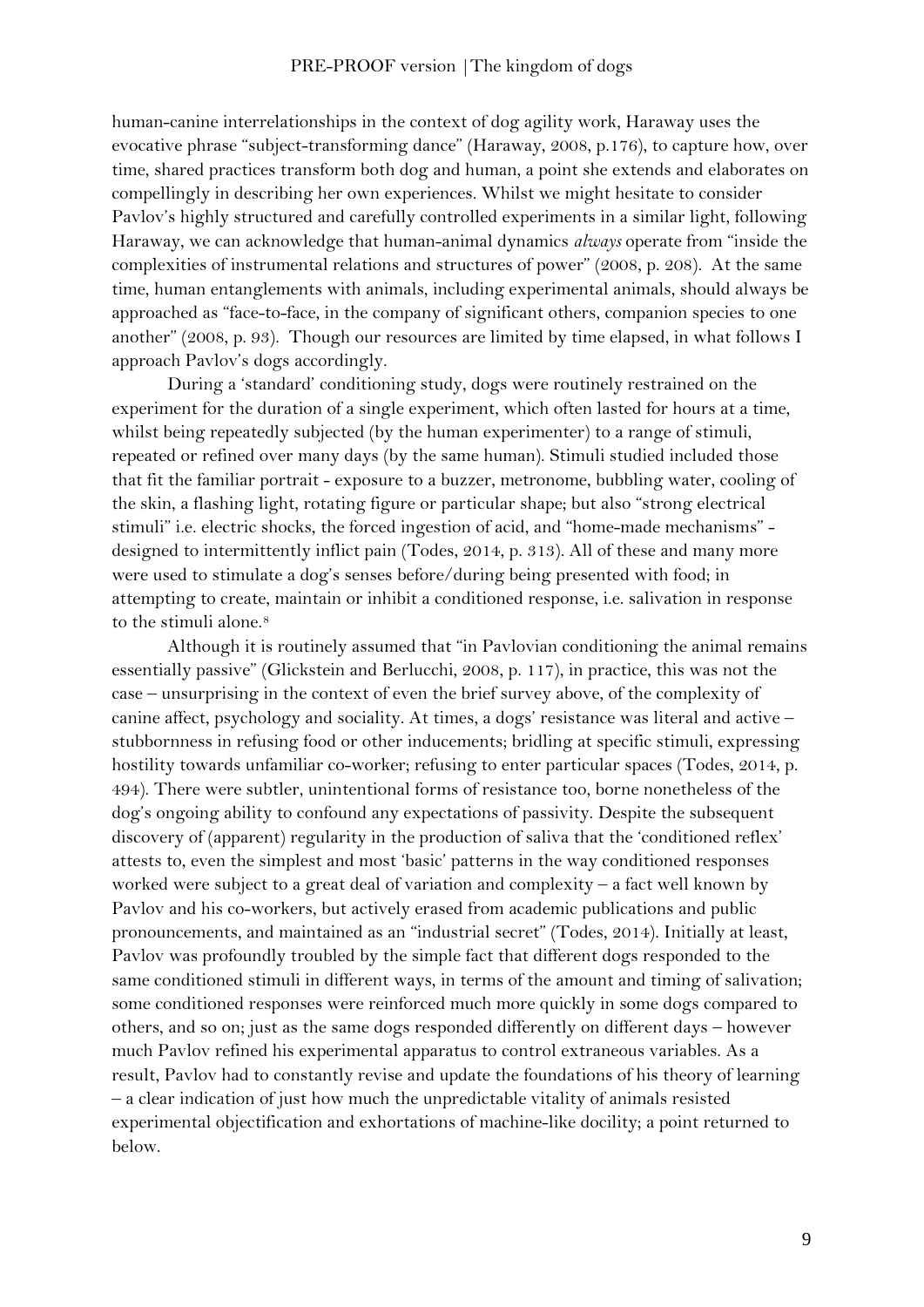If the experimental animal is considered passive in Pavlovian conditioning, so, in a way, is the human experimenter – they are carrying out carefully prescribed observations and measurements, under the direction of Pavlov, and also appear from the outside as interchangeable figures. The reality of the human-animal encounter at the heart of these studies further complicates this image. In Pavlov's laboratories, studies were undertaken by co-workers, a mixture of graduate students working towards the completion of their doctoral theses and more established experimenters. Once prepared via surgery it was common practice for a dog to be assigned to a new co-worker for the duration of their studies (Windholz, 1990, p. 67). In Pavlov's earlier conditioning experiments, human and dog were in the same cramped room, in close proximity, often for eight to ten hours at a time (Todes, 2014, p. 152); some extending to as much as twenty-eight hours (Windholz, 1990, p. 69). Experimenters were expected to keep disruptions to a minimum – any unexpected sound or movement might interfere with the conditioning process and become unwanted 'noise' (Todes, 2014, p. 308). The labour in this space of encounter, for both dog and human, was constraining, monotonous and wearisome, and demanded patience and forbearance on both parts. A key challenge was staying awake – either animal falling asleep at the 'wrong' time was potentially ruinous for the experimental procedure. Boris Babkin, co-worker and subsequently friend and biographer of Pavlov, here recalls the particular form of tedium that characterised conditioning experiments:

The only action consisted in pressing a bulb, which set up some stimulus, visual, auditory or tactile, every ten or fifteen minutes and writing down the number of drops of saliva secreted in half a minute, then reinforcing them by giving the dog a little meat-and-bread powder when it responded to the stimulation, and again becoming enveloped in silence. It was impossible to read or do anything else, since an interruption of this act then became a conditioned stimulus in itself and might completely obscure the effects of the special stimulation (cited in Todes, 2014, p. 309).

In fact not every worker could muster the "great endurance" required indefinitely. As with dogs, there are numerous accounts of human co-workers suffering over-exhaustion, breakdown and even early death (Todes, 2014, p. 152). Are Pavlov's experiments a perfect example of labs as "highly structured spaces constrain[ing] both the behaviour of the animals *and* the people working there" (Birke, 2010, p. 342; emphasis added)? Clearly dogs and humans experience asymmetrical degrees of constraint in these encounters, which might appear at odds with Haraway's human-canine "subject-transforming dance". However, paying closer attention further unsettles received representations in which experimenter, animal and apparatus all have their carefully designated place in revealing highly mechanistic and universal psychological processes, and reveals the messy and entangled nature of human-animal relations at the core of Pavlov's research.

# **The temperament of a dog**

Lab experiments tend to rest on creating animals as objects, whose experiences are considered unimportant… lab animals are seldom seen as animals. Rather, they tend to exist as numbers, as tools of the trade (Birke, 2010, p. 341).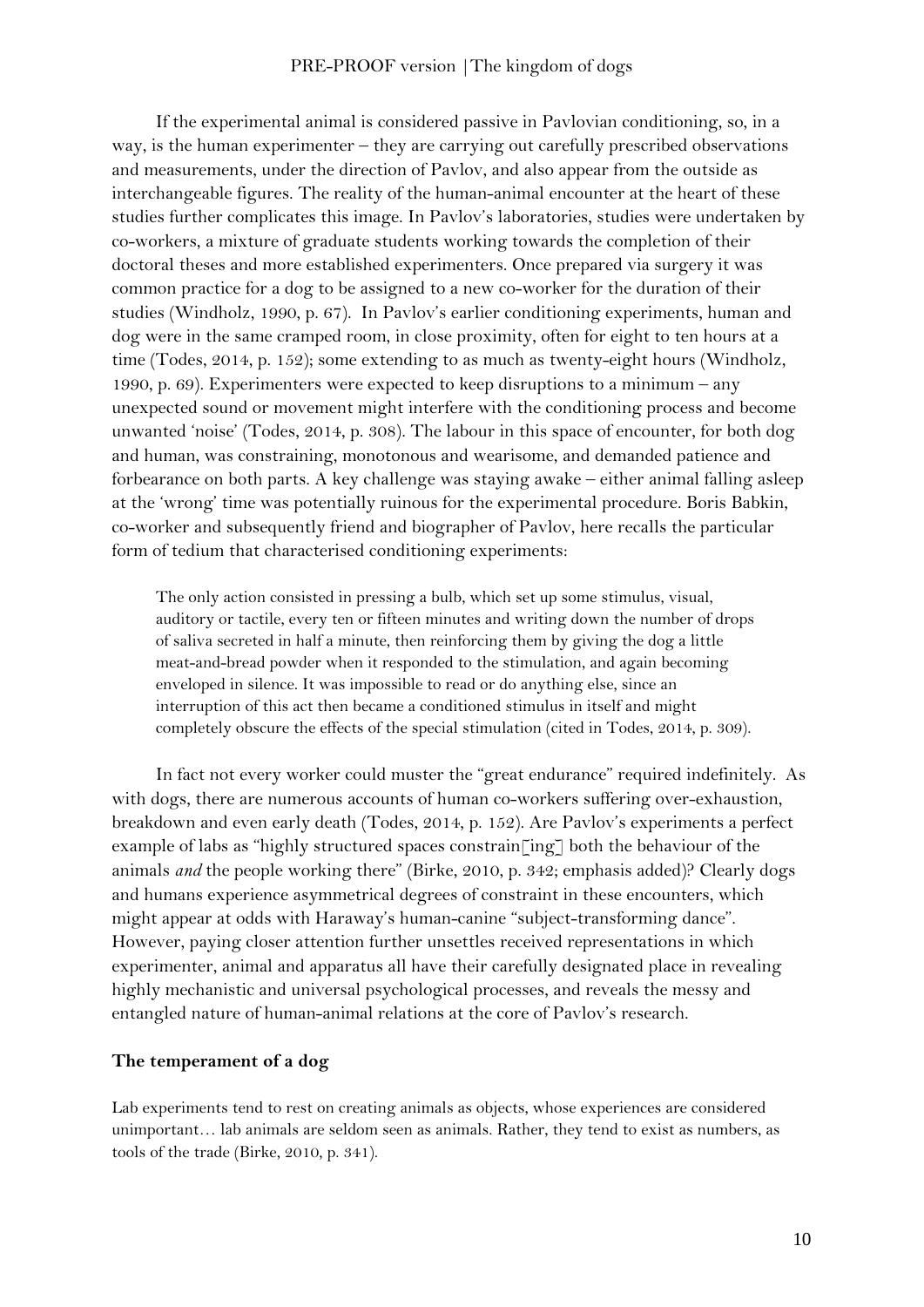As noted above, Pavlov's dogs were also involved in a more subtle and yet pervasive resistance – not least to their keeper's carefully constructed theoretical edifice. In practice, Pavlov's dogs were not docile and passive conditioned reflex machines. Pavlov was in fact willing to alter his theoretical framework to keep up with the liveliness and unpredictability of his dogs, and eventually accepted it, at least in part, as a consequence of studying "intact organisms" (2014, p. 169). Todes makes a strong case that Pavlov's later introduction of a personality typology, framed physiologically as a reflection of distinct types of "higher nervous" processing, was introduced, at least in part, to interpretively contain experimental results that were in practice highly varied and inconsistent (2014, pp. 529-40). Positing the existence of inherent characteristics – "nervous types" – is today a much less well known aspect of Pavlov's oeuvre, but at the time was considered vital to justify otherwise unexplainable variety in conditioned reflexive responses (i.e. timing and quantity of drool produced in response to conditioned stimuli).[9](#page-2-8)

Despite the contemporary image of Pavlov's dogs as interchangeable moving parts in some giant demonstrative machine of stimulus-response learning, co-workers were increasingly encouraged to observe idiosyncrasies in a dogs' behaviour on and off the stand. Such attention became part of experimental protocol by the 1910s, fully endorsed by Pavlov, and exemplified in his own "anthropomorphic" interpretations of his dogs' behaviour (Todes, 2014, p. 298). In fact, the interpretive containment of the 'industrial secret' of conditioning experiment variability was made possible by, and further encouraged, the attentiveness of co-workers, attendants and Pavlov to a dog's behaviour, preferences and character (Dror, 2003; Todes, 1997). Alongside measuring stimuli and response type and timings, a final column was now reserved for 'other observations', in which experimenters remarked on a dog's reactions to the demands of an experiment in terms of "character". Dogs were routinely described as "weak or strong, compliant or independent, passive or impressionable, aloof or sociable, modest or greedy, cowardly or heroic" (2014, p. 495). 'Other observations' were taken extremely seriously, as evidence of experimenters' knowing their dogs and their dispositions, and, from the 1920s, in helping establish a dogs' 'nervous type'.[10](#page-2-9)

Reading second-hand translated excerpts from more detailed accounts (including correspondence, theses and internal reports), available thanks to the meticulous work of Todes, it is remarkable how seriously dogs' individuality was taken; how attributions of intelligence, character and personality were integral to the everyday work of experiments; and how routinely "assessment of the dog's personality  $\lceil$  were $\rceil$  invoked in interpreting experimental data" (Todes, 1997, p. 240) – in contrast to the tendency noted by Birke in opening this section. We certainly get a sense that dogs were more than objects and numbers: that they behaved and expressed themselves in myriad ways, that they were lively contributors to the work undertaken, and that these contributions were noticed, articulated and discussed, in the labs. Pavlov revised his understanding of the human condition, including his own, in light of how the dogs' responded to life as an experimental animal, and vice versa – for Pavlov the boundaries between knowledge of people and of dogs were extremely porous, reflected in his "long-standing practice of interpreting people as dogs and dogs as people" (Todes, 2014, p. 631).

Nor was the dogs' liveliness ever co-opted or made calculable in any final sense. Despite Pavlov's evolving personality typology, and ever-more stringent attempt to control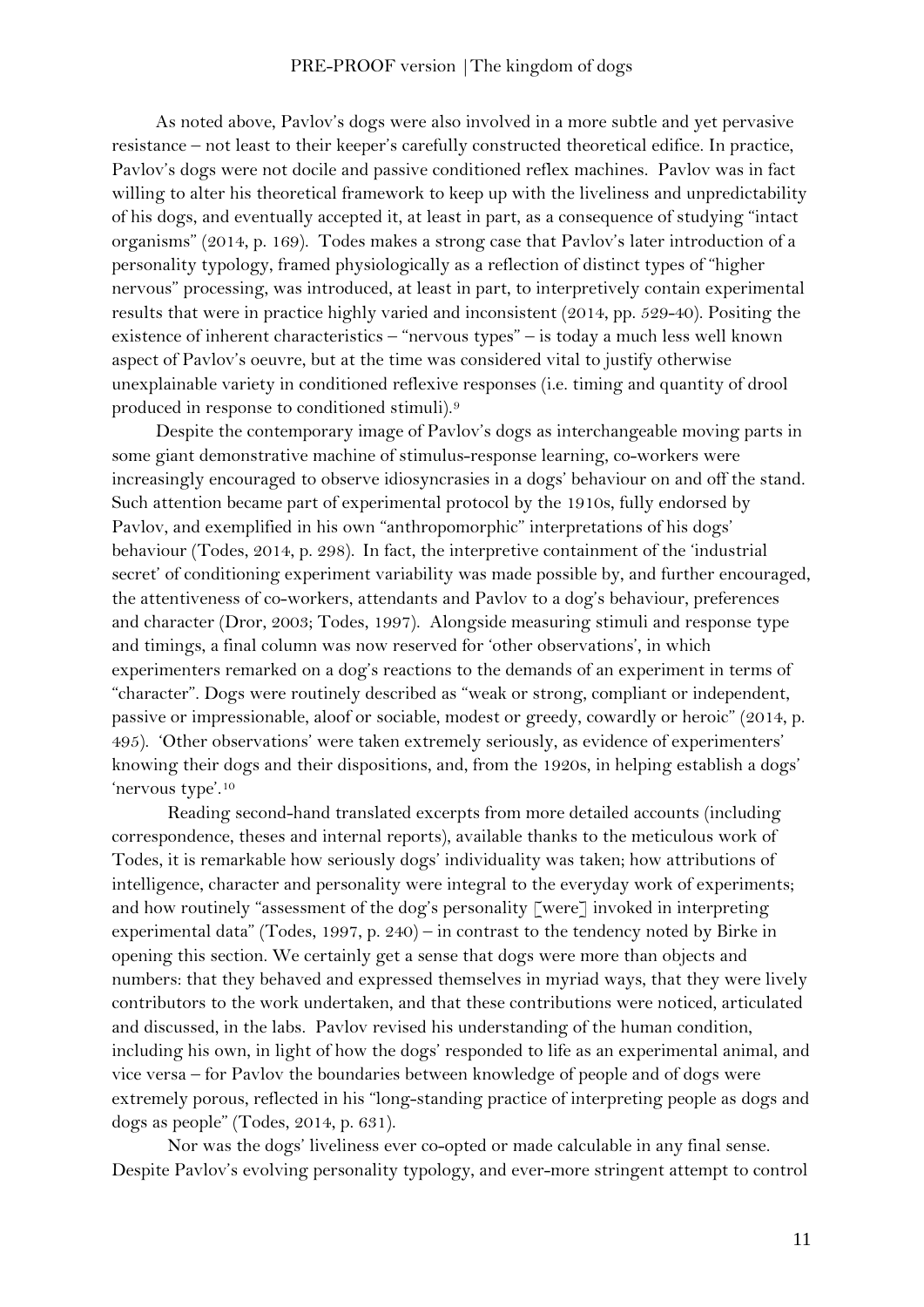extraneous variables, he was always playing catch-up with the way in which the relational configurations of dogs and co-workers exceeded calculability - much more so than the cautious acknowledgement of "borderline cases" by his later champions (Cuny, 1964, p. 94). Ultimately, his quest to systematically understand the psyche via physiological processes "set him on a three-decade journey to the horizon", whereby "the ultimate destination continually receded behind and endless landscape of new and perplexing complexities" (Todes, 2014, p. 300). Industrial secrets, interpretive moments and ever expanding personality typologies point to the liveliness and unpredictability of the dogs on and off the experimenter stand, as observed by Pavlov and his co-workers; to the active engagement of the dogs in expressing their own needs, desires and discomfiture. Whilst dogs were 'significantly unfree partners' in the relational configurations of the lab, we are right to follow Haraway in avoiding absolute categories of freedom versus unfreedom, and to instead be drawn to the metaphor of "degrees of freedom", which always allow for "unfilled space; something outside of calculation that can still happen" (Haraway, 2008, pp. 72-3). To paraphrase Despret, the system *cannot* fully articulate the animal (Despret, 2004).

In sum, closer attention paid to Pavlov's experiments and the human-animal relations at their core reveals a picture at odds with the one commonly circulating in academic and popular discourses. Borrowing the conceptual lens of the animal turn, they can be profitably framed to reveal a more complex ethics and epistemology. In what follows, the significance of this framing for a psychology of human-animal relations is considered in more detail.

# **More than setting the historical record straight: towards a critical psychology of human-animal relations**

To 'de-passion' knowledge does not give us a more objective world, it just gives us a world 'without us'; and therefore, without 'them' (Despret, 2004, p. 131).

The portrait of Pavlov's dogs that emerges from this discussion stands in stark contrast to the standard one found in psychological literature, where they are made visible only as disembodied S-R conduits, saliva-producing apparatuses. In their iconic image it is in fact the dogs' 'conditioned reflexes' which *stand in* for the dogs. As the countless diagrammatic representations of conditioning attest, they are docile, one-dimensional, animals-as-machines; a necessary but arbitrary component in the Pavlovian equation of conditioning the reflex. We might be tempted to think this is all very well, but interesting only as a historical curiosity. Psychology has moved on in terms of the use of animals in experimentation, evident in, for example, the more stringent codas of the American Psychological Association and British Psychological Society guidelines for working with animals (APA, 2012; BPS, 2012). If this is indeed the case, acknowledgement of earlier fundamental ethical issues to unsettle the teleology of psychology is much needed as a parallel process, as the above discussion of psychology textbooks and other coverage attests.

However, more remains at stake here than 'setting the record straight' for historical accuracy. The ongoing erasure of human-animal ethical and epistemological issues from psychology's past, however habitual and unintentional, impacts on how we understand and articulate psychology's present – in terms of what is prioritised, emphasised, discussed and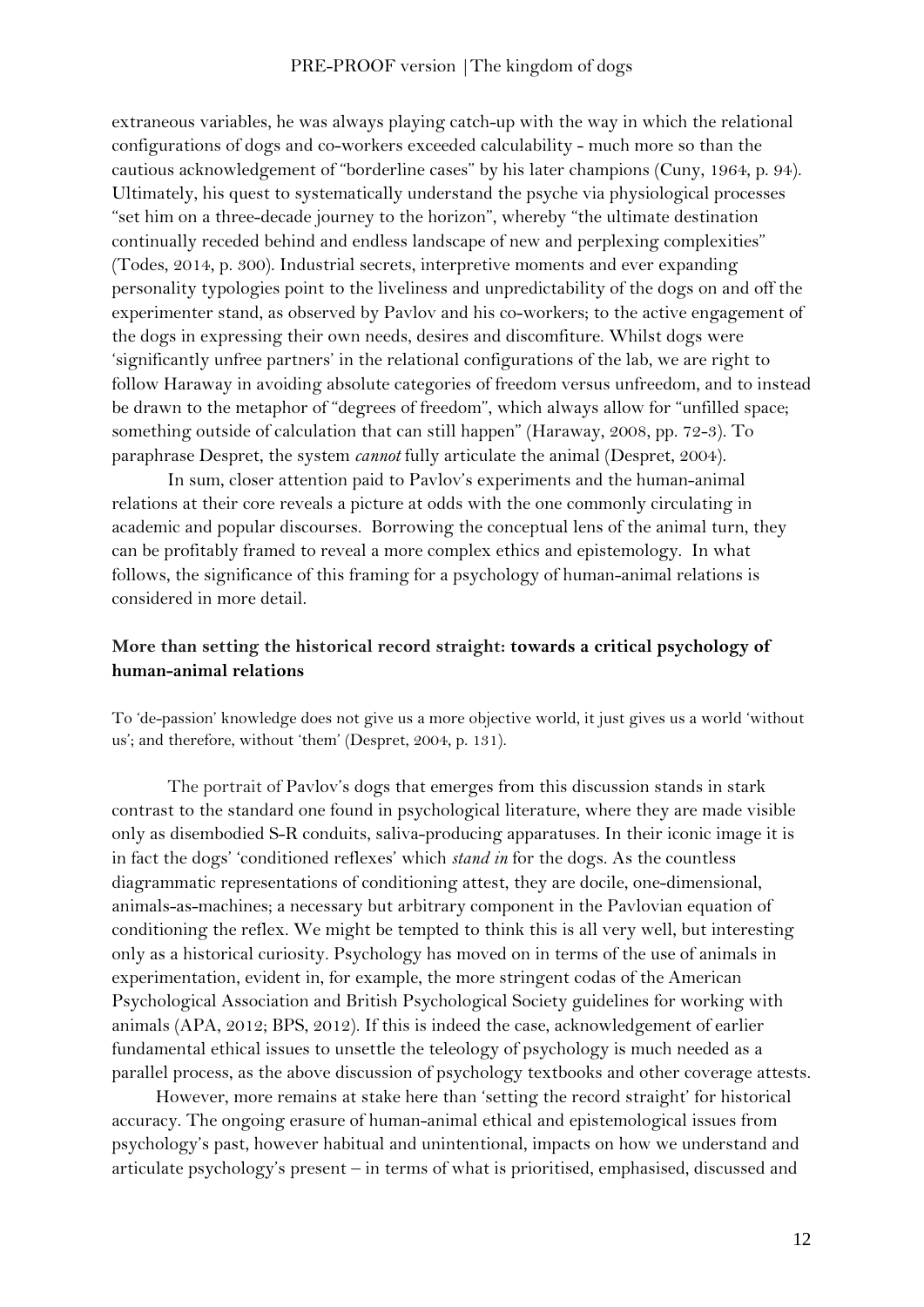debated. Here the recounting of Pavlov's work reifies problematic framings of humananimal relations that are *still* deeply embedded in psychology in general and experimental psychology in particular (Adams, 2018), as I have documented above. The result of this perpetual blindspot is a neglect of the 'individuality and 'species specificity' of the lab animal; the sanctioning of a reductive framing of what a human-animal relationship *is* in the lab; and the exclusion of "any other interspecies relationship  $\lceil as \rceil$  a legitimate object of study" (Shapiro, 2010, p. 259). These processes are necessary for constructing Pavlov's dogs retrospectively as docile objects, but they are also alive and well in constructing other historical and contemporary experimental animals in the present. Take a recent psychology textbook account of memory processes:

When we move on to discuss the relevant evidence, you will notice that the great majority of studies have used monkeys. This has been done because the invasive techniques involved *can only be used* on non-human species. It is generally (but perhaps incorrectly) assumed that basic visual processes are similar in humans and monkeys (Eysenck and Keane, 2015, p. 97; emphasis added).

The "can only be used" here implies but does not articulate a logic of human exceptionalism (or speciesism) – it cannot be used on humans because of the 'invasive' nature of psychophysiological research (e.g. Afraz et al, 2006), but it can on rhesus monkeys.[11](#page-2-10) Similar processes of erasure accompany uncritical accounts of the 'central' and 'misunderstood' role of animals in psychology experiments in the past and today. Here Bennett uses Harlow's maternal deprivation experiments as an example of the ongoing utility of animal experimentation in psychology:

For example, consider how Harry Harlow's famous monkey studies contributed broadly to social, clinical, developmental, comparative, and biological perspectives on attachment. The longevity and impact of these studies is evident across disciplines. The animal model developed by Harlow continues to provide the foundation for new discoveries about how early life experiences influence biobehavioral development and health across the lifespan. These studies provide us with controlled, experimental avenues to answer clinically relevant questions that simply could not be addressed with human studies.

This despite the fact that Harlow's studies actually have attracted plenty of retrospective disapprobation for their astounding levels of inventive, pathological cruelty (e.g. Blum, 1994; Gluck, 1997; Haraway, 1989). As Birke says of laboratory research with animals more generally, "this kind of use rests on a moral discontinuity – for we can only justify their use if we believe that non-human lives are ethically less valued than human ones" (2010, p. 342). Notwithstanding moves to make psychological experimentation with animals more ethical, this moral discontinuity is ongoing, a reflection of a still limited ethical and epistemological framework compared to the developments underway in sister disciplines.

Psychology is far from a monolithic beast, incorporating many different tendencies, often at critical odds with each other. In particular, a psychology concerned with humananimal relations continues to emerge and shift, incorporating different ways of working with animals, and of conceptually framing human-animal interaction. The flagship APA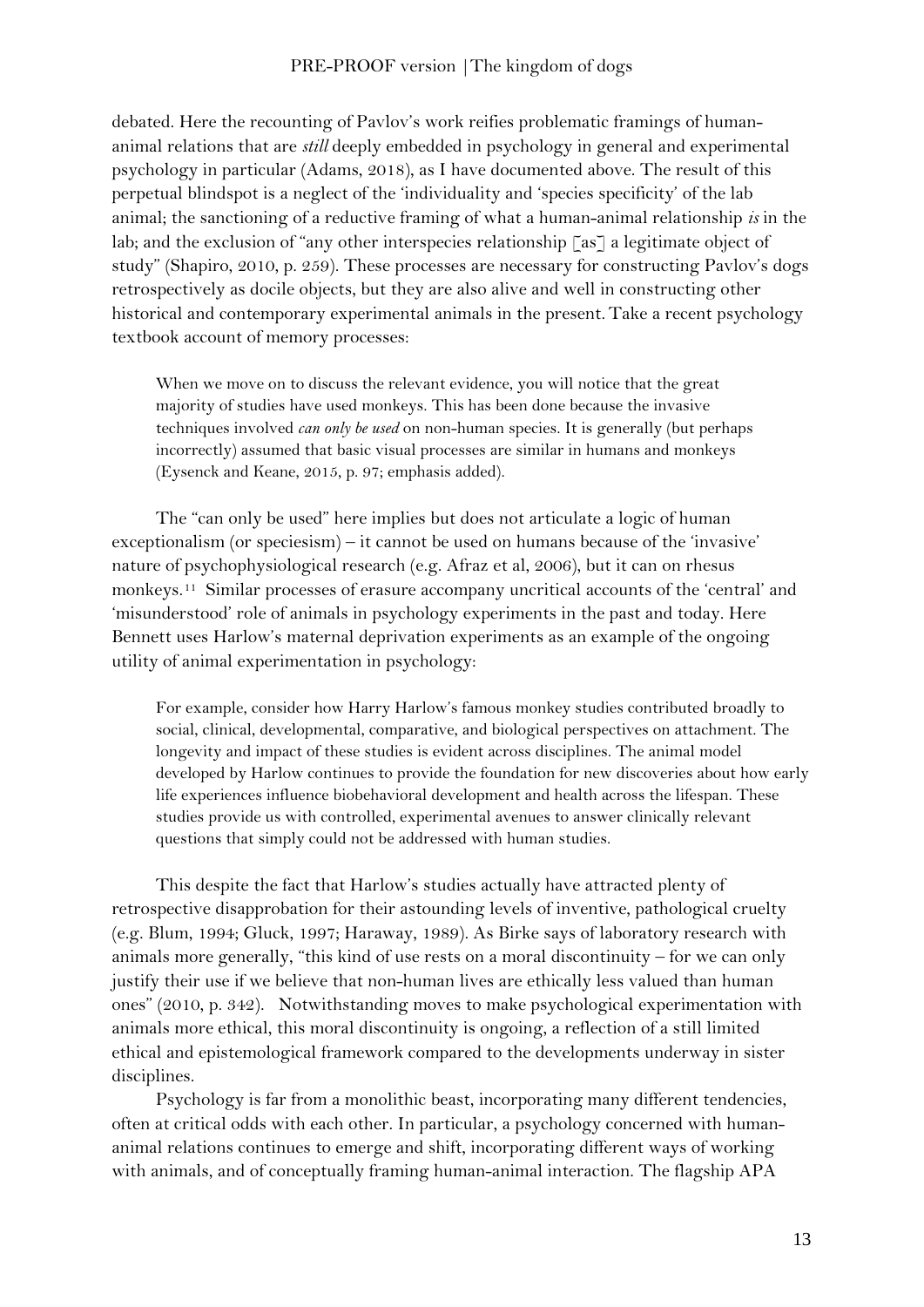journal *Psychological Bulletin* published an overview of a "psychology of human-animal relations" (Amiot and Bastian, 2015), in which the authors thematise this emerging field. At its heart though the understanding of human–animal relations therein is largely untouched by the more radical developments summarised above. In the many studies they cite, emphasis is overwhelmingly placed on human perception of non-human animals – the latter are rarely encountered as living beings in methodological procedures, rare still as meaningfully contributing to and experiencing interaction and therefore ontologically significant in mutually constitutive ways (Adams, 2018). It is a parallel issue that in and amongst psychology's canonical timeline, 'classic' studies and ongoing experimental practices, the absenting of human-animal relations is significant – not least for how psychology depicts and understands itself.

There is great scope to extend the tenets of theoretically curious and criticallyoriented psychology to the animal turn, and in doing so to radically develop the a psychology of human-animal relations in psychology, opening up the discipline to more interesting stories, past and present. Responding to tenets of the animal turn outlined at the beginning of this article, this entails an epistemological readiness to engage with other beings as co-constituting distinct but shared realities; a willingness to develop methods that strive to observe, interpret and engage nonhuman others and their entanglement with human experience; and an ethics and politics alert to culturally and professionally embedded speciesism and human exceptionalism. Theoretically, it invites the development of a radically relational ontology. An "assumption of relationality" (Stanley, 2012, p. 636) is already a central tenet of many versions of critical, constructionist and feminist-oriented psychology; a critical response to the reductive methodological individualism of mainstream psychology. Gergen's version of critical psychology, for example (e.g. 2009, 2011), conceptualizes (human) experience as an "outcome or expression of fundamental relatedness"; displacing the '[human] individual as "the primary source or ontological foundation of being" (Gergen and Hosking, cited in Stanley, 2012, p, 636). Within a critical psychology framework, knowledge, power, and reality itself all depends on relational dynamics (Gough, 2017); and is accompanied by an ethical commitment to recognizing the importance of relational processes in maintaining self and others. Simply put, multi-species and posthuman theory extends the scope of a relational ontology to incorporate other species (Adams, 2018; Smart and Smart, 2017). This is especially salient for social psychology, where to date 'the social' is almost exclusively approached as a human construct, even in critical versions (Adams, 2017).

## **Conclusion**

In this paper I have attempted to re-examine Pavlov's oeuvre partly through accounting for the everyday experiences of the dogs involved – a form of "history from below" which takes animals as legitimate historical subjects (Montgomery and Kalof, 2010). Montgomery and Kalof claim that analysing animals as historical subjects "adds new dimensions and new levels of understanding to a wide range of disciplines" (2010, p. 36) – the subsequent list of disciplines and potential examples does not include psychology, but it clearly could. It is hoped that this paper has challenged familiar representations of a seminal milestone in psychology's history, and its place in the canonical narrative of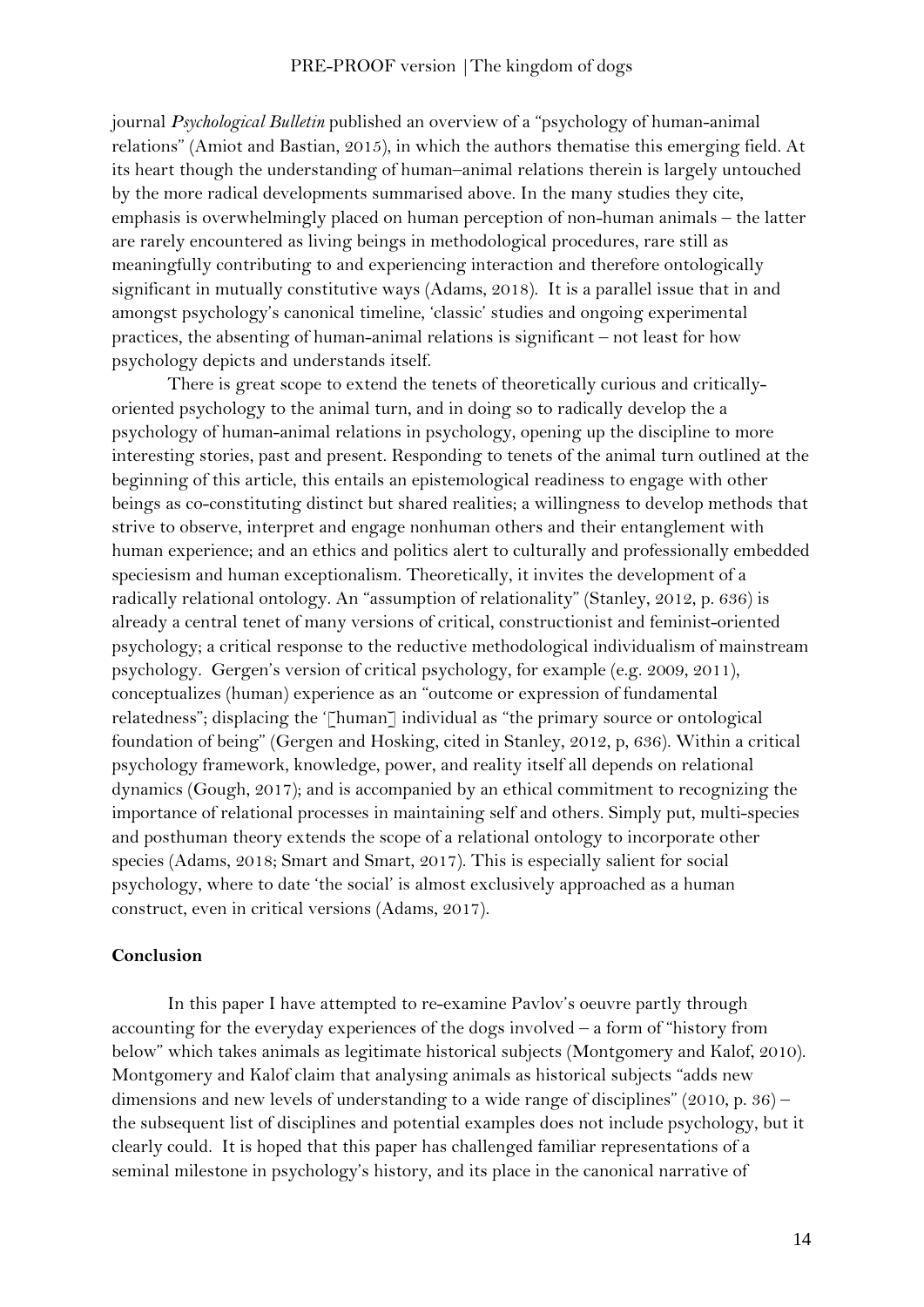psychology's (scientific) progress. Closer attention reveals how Pavlov's experiments are spaces of encounter saturated with human-nonhuman interactions – they *are* those interactions. They involve reciprocal relational bonds between the various permutations of humans, dogs, dog-appendages, blood, excretions (saliva, gastric and pancreatic juice), experimental apparatus and physical spaces. Following Haraway's lead, I have attended to entangled subjectivities, shared interests and dangers, as well as divergent and dissonant experiences and fates.

The primary flaw in contemporary retellings of Pavlov's experiments with dogs is the lack of recognition *of* a relation, and attendant responsibilities to the other, lost in "unidirectional relations of use, ruled by practices of calculation and self-sure of hierarchy"(Haraway, 2008, p. 71). In such a partial depiction, important ethical and epistemological issues are routinely erased and therefore remain unaddressed, to this day. In terms of ethics, a staging of relationality and responsibility towards (nonhuman) others is notable only by its absence, perpetuating a "moral abandonment of their being" (Adams, 2010, p. 304). The most significant abandonment ethically here is not, to be clear, Pavlov's, but that found in the contemporary retelling. In terms of epistemology, there is no sense that embodied canine and relational human-canine realities routinely exceeded Pavlov's attempts at interpretation, or that such messiness was an 'industrial secret'. Both are related – not acknowledging canine willfulness and liveliness permits a two-dimensional perspective, which in turn dissuades scrutiny of the privation and violence meted out – why apply morality to machines?

As an alternative, the experiments can be reframed as a complex form of "companion species" kinship; if we are willing to stay with the (often violent) trouble of the contradictions and dissonances inherent in that kinship (Haraway, 2016); to take responseability: "to be in response is to recognize co-presence in relations of use and therefore to remember that no balance sheet of benefit and cost will suffice" (Haraway 2008, p. 76). The alternative, in other words, is to make Pavlov's dogs *matter* for a psychology that is more actively attuned to the intersection of human and more-than-human worlds. In closing their critical review of Zimbardo's infamous prison studies informed by newly-available archival materials, Reicher et al conclude that "there is no longer any excuse for repeating a story which is so deeply flawed. We need to get busy rewriting our texts and revising our lectures" (2018, p. 1). The same, surely, can be said of Pavlov and his dogs. In this case, however, a rewrite has wider implications for the discipline of psychology. It invites a radical widening of the scope of who and what matters in psychology beyond the species barrier, and with it the entangled ethical, methodological, theoretical and political debates such an invitation warrants.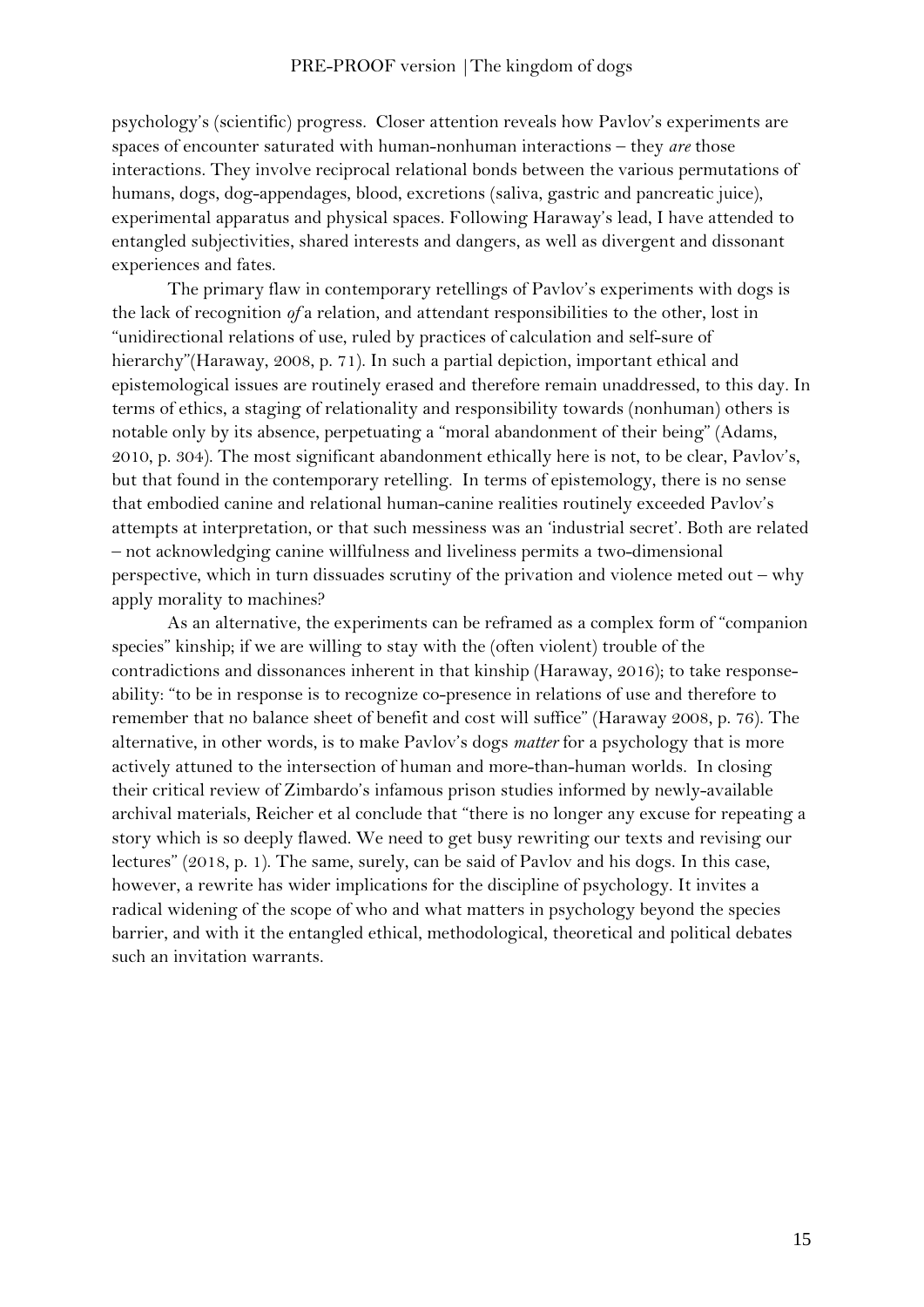| Arap          | Kal'm      | Rijiy I    |
|---------------|------------|------------|
| Arleekin      | Kellomäki  | Rijiy II   |
| Avgust        | Khizhin    | Rogdi      |
| Baikal        | Krasavietz | Ruslan     |
| <b>Barbus</b> | Lada       | Satyr      |
| <b>Bek</b>    | Laska      | Serko      |
| <b>Bes</b>    | Lis        | Shalun     |
| Bierka        | Lyadi      | Sokol      |
| Box           | Mampus     | Sultan     |
| Boy           | Martik     | Tom        |
| Chernukha,    | Max        | Toy        |
| Chingis Kahn  | Mikah      | Trezor     |
| Chyorny       | Milord     | Tungus     |
| Diana         | Mirta      | Tygan      |
| Druzhok       | Moladietz  | Rosa       |
| Felix         | Murashka   | Umnitza    |
| Garsik        | Nalyot     | Valiet     |
| Golovan       | Nord       | Visgun     |
| Ikar          | Norka      | Zheltyi    |
| <b>Iks</b>    | Novichok   | Zhuchka    |
| Jack          | Pastrel    | Zloday     |
| John          | Pestryi    | Zmei       |
| Joy           | Pingiel    | Zolotistyi |
| Jurka         | Rex        |            |

*Postscript: The names of some of Pavlov's dogs*

Sources: Todes, 2014; Tully, 2003, Halmeck, 2017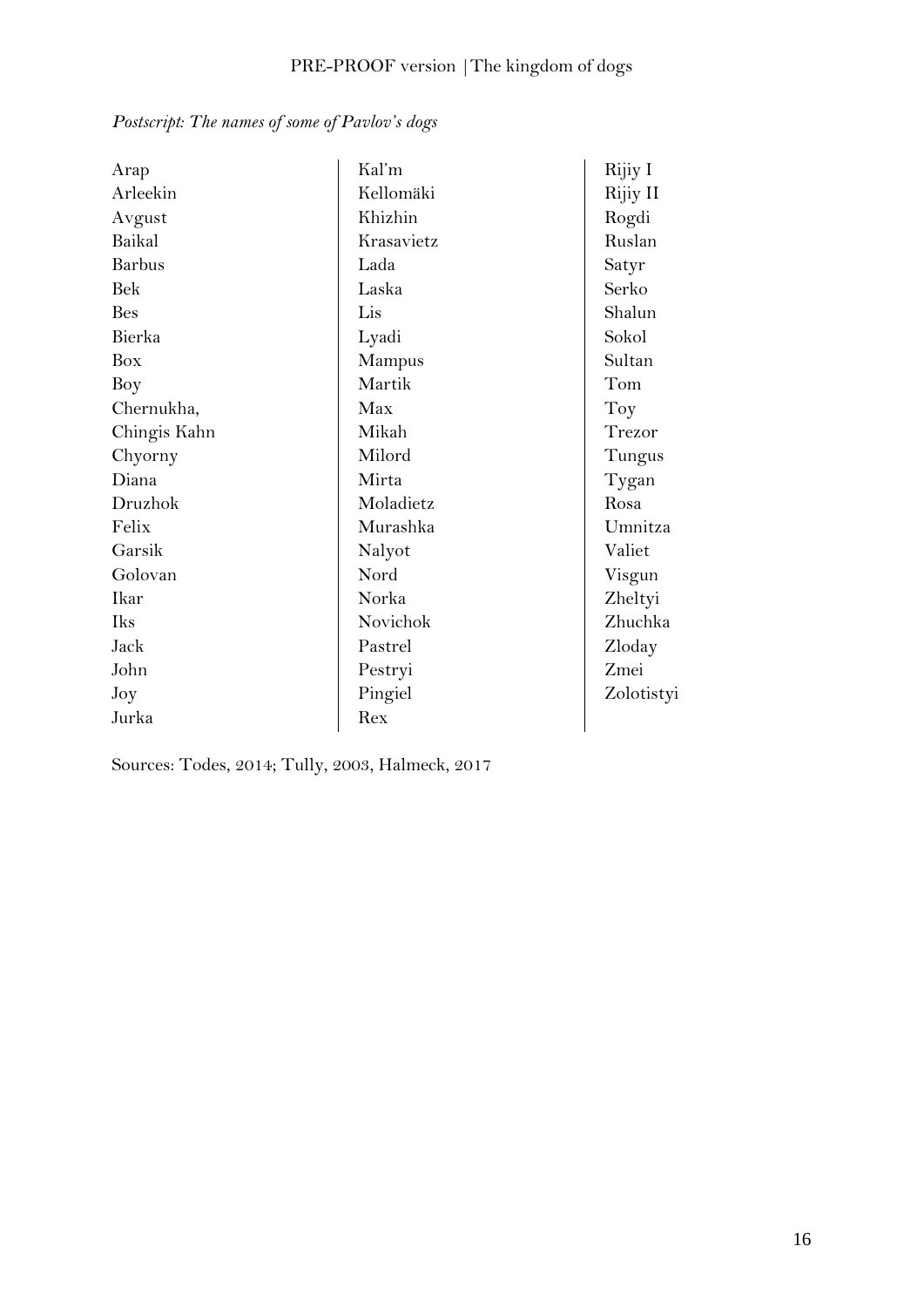# **References**

Adams, C. J. (2010). Why feminist-vegan now? *Feminism and Psychology*, *20*(3), 302- 317.

Adams, M. (2018). Towards a critical psychology of human–animal relations. *Social and Personality Psychology Compass*, *12*(4), 1-14.

Adams, M. (2017). Environment: Critical social psychology in the Anthropocene. In B. Gough (ed.) *The Palgrave handbook of critical social psychology*. London: Palgrave Macmillan. Pages 621-641.

Albuquerque, N., Guo, K., Wilkinson, A., Savalli, C., Otta, E., & Mills, D. (2016). Dogs recognize dog and human emotions. *Biology Letters*, *12*(1), 20150883.

American Psychological Association (2012) Guidelines for ethical conduct in the care and use of nonhuman animals in research. Washington: APA. Accessed 08/07/19 <https://www.apa.org/science/leadership/care/care-animal-guidelines.pdf>

Amiot, C.E. & Bastian, B. (2015) Toward a psychology of human–animal relations. *Psychological Bulletin* 141(1), 6-47.

Åsberg, C. (2018). Feminist posthumanities in the Anthropocene: Forays into the Postnatural. *Journal of Posthuman Studies*, 1(2), 185-204.

Banyard, P., Dillon, G., Norman, C., & Winder, B. (Eds.). (2015). *Essential psychology*. 2nd Edition. London: Sage.

Bennett, A.J. (2012) Animal research: The bigger picture and why we need psychologists to speak out. *Psychological Science Agenda*, April 2012. American Psychological Association. Accessed 08/07/19

<https://www.apa.org/science/about/psa/2012/04/animal-research>

Birke, L. (2010). Structuring relationships: On science, feminism and non-human animals. *Feminism and Psychology*, *20*(3), 337-349.

Bitterman, M. E. (2006). Classical conditioning since Pavlov. *Review of General Psychology*, *10*(4), 365-376.

Blum, D. (1994). *The monkey wars.* New York: Oxford University Press.

Briggs, R.A. (2014). Coverage of the Stanford Prison Experiment in introductory psychology textbooks. *Teaching of Psychology*, *41*, 195-203.

British Psychological Society (2012). *Guidelines for psychologists working with animals.*  Leicester: BPS. Accessed 08/07/19 [https://www.apa.org/science/leadership/care/care](https://www.apa.org/science/leadership/care/care-animal-guidelines.pdf)[animal-guidelines.pdf](https://www.apa.org/science/leadership/care/care-animal-guidelines.pdf)

Brysbaert, M., & Rastle, K. (2009). *Historical and conceptual issues in psychology*. London: Pearson Education.

Cederholm, E.A, Björck, A., Jennbert, K., & Lönngren, A. S. (2014). *Exploring the animal turn: Human-animal relations in science, society and culture*. Lund: Pufendorfinstitutet.

Çevik, M. Ö. (2014). Habituation, sensitization, and Pavlovian

conditioning. *Frontiers in Integrative Neuroscience*, *8(*13), 1-6.

Cherkaev, X. & Tipikina, E. (2018). Interspecies affection and military aims: Was there a totalitarian dog? *Environmental Humanities*, *10*(1), 20-39.

Country, B., Wright, S., Suchet-Pearson, S., Lloyd, K., Burarrwanga, L., Ganambarr, R., Ganambarr-Stubbs, M., Ganambarr, B. & Maymuru, D., 2015. Working with and learning from Country: decentring human author-ity. *Cultural geographies*, *22*(2), pp.269- 283.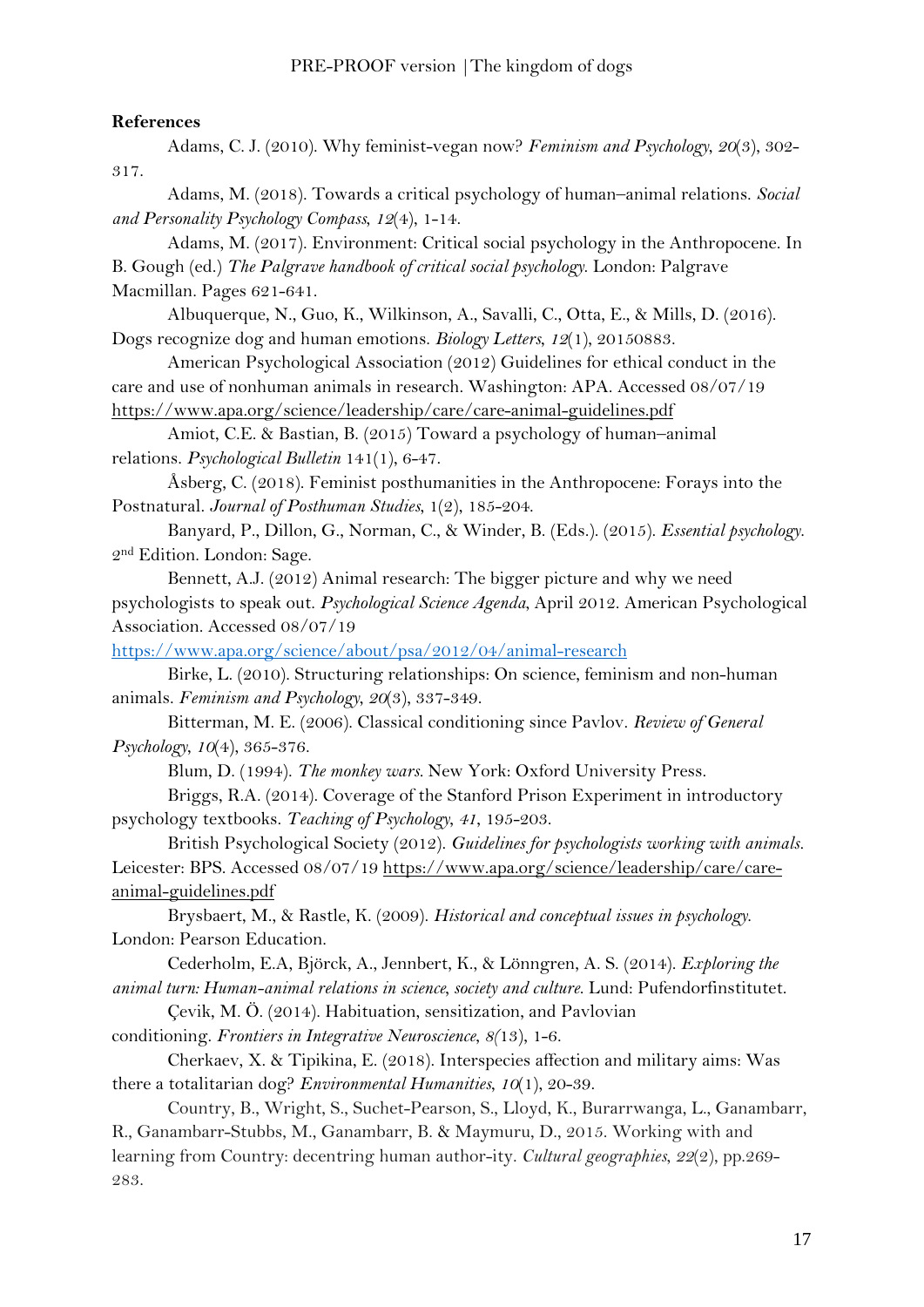Cuny, H. (1965) *Ivan Pavlov: The man and his theories*. Trans. P.S. Eriksson. Greenwich: Fawcett.

DeMello, M. (2010) *Teaching the Animal: Human-animal Studies Across the Disciplines*. New York: Lantern Books.

Despret, V. (2004). The body we care for: Figures of anthropo-zoo-genesis. *Body and Society*, *10*(2-3), 111-134.

Diener, E., Oishi, S., & Park, J. Y. (2014). An incomplete list of eminent psychologists of the modern era. *Archives of Scientific Psychology*, 2, 20–32.

Dror, O. Y. (2003). Pavlov's physiology factory: Experiment, interpretation,

laboratory enterprise. *Journal of the History of Medicine and Allied Sciences*, *58*(1), 101-103.

Eysenck, M. W. (2004). *Psychology: An international perspective*. Taylor and Francis.

Eysenck, M.W & Keane, M.T. (2015, 7th edition). *Cognitive psychology: A student's handbook*. Hove: Psychology Press.

Gibson, S. (2013). Milgram's obedience experiments: A rhetorical analysis. *British Journal of Social Psychology*, *52*(2), 290-309.

Gilbert, S. F., Sapp, J., & Tauber, A. I. (2012). A symbiotic view of life: we have never been individuals. *The Quarterly Review of Biology*, *87*(4), 325-341.

Glassman, W. E., & Hadad, M. (2013). *Approaches to psychology*. 6th edition Maidenhead: McGraw-Hill.

Glickstein, M. & Berlucchi, G. (2008). KM Bykov and transfer between the hemispheres. *Brain Research Bulletin*, *77*(2-3), 117-123.

Gluck, J. P. (1997). Harry F. Harlow and animal research: reflection on the ethical paradox. *Ethics and Behavior*, *7*(2), 149-161.

Griggs, R. (2015). Psychology's lost boy: Will the real Little Albert please stand up? *Teaching of Psychology, 42 (1): 14-18.* 

Griggs, R. A., & Christopher, A. N. (2016). Who's who in introductory psychology textbooks: A citation analysis redux. *Teaching of Psychology*, *43*(2), 108-119.

Griggs, R. A., & Proctor, D. L. (2002). A citation analysis of who's who in introductory textbooks. *Teaching of Psychology*, 29, 203–206. doi.org/10.1207/S15328023TOP2903\_04

Gross, R. (2015). *Psychology: The science of mind and behaviour 7th edition*. London: Hodder Education.

Halmeck, W. (2017): What was Pavlov's dog named? Accessed 04/08/19 <https://www.quora.com/What-was-Pavlovs-dog-named>

Haraway, D. J. (1989). *Primate visions: Gender, race, and nature in the world of modern science*. London: Routledge.

Haraway, D. J. (2003). *The companion species manifesto: Dogs, people, and significant otherness*. Chicago: Prickly Paradigm Press.

Haraway, D .J. (2008). *When species meet*. Minneapolis: University of Minnesota Press.

Haraway, D. J. (2016) *Staying with the trouble*. Minneapolis: University of Minnesota Press.

Hayes, N. (2000) *Foundations of psychology*. 3rd Edition. London: Thomson.

Head, L. (2016). *Hope and Grief in the Anthropocene: Re-conceptualising human–nature relations*. London: Routledge.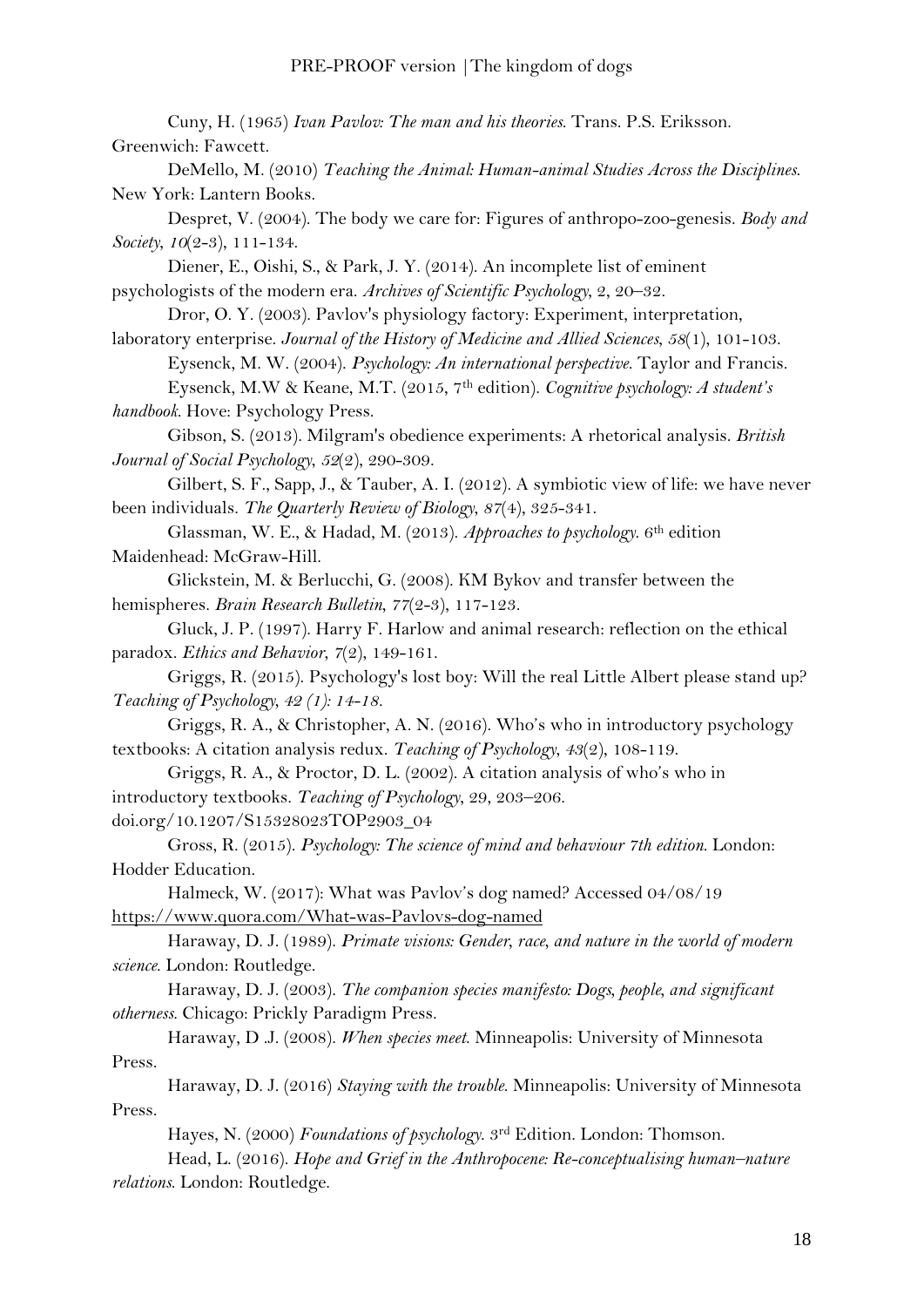Holcomb, R., & Meacham, M. (1989). Effectiveness of an animal-assisted therapy program in an inpatient psychiatric unit. *Anthrozoös*, *2*(4), 259-264.

Horowitz, A. (2009) *Inside a dog: What dogs see, smell and know*. London: Scribner.

Hustak, C., & Myers, N. (2012). Involutionary momentum: Affective ecologies and the sciences of plant/insect encounters. *Differences*, *23*(3), 74-118.

Irvine, L. (2004). A model of animal selfhood: Expanding interactionist possibilities. *Symbolic Interaction*, *27*(1), 3-21.

Jarius, S. & Wildemann, B. (2017). Pavlov's reflex before Pavlov: Early accounts from the English, French and German classic literature. *European Neurology*, 77(5-6), 322- 326.

Johnson, E. R. (2015). Of lobsters, laboratories, and war: animal studies and the temporality of more-than-human encounters. *Environment and Planning D: Society and Space*, *33*(2), 296-313.

Kirk, R. G. (2014). In dogs we trust? Intersubjectivity, response-able relations, and the making of mine detector dogs. *Journal of the History of the Behavioral Sciences*, *50*(1), 1-36.

Kirksey, S. & Helmreich, S. (2010) The emergence of multispecies ethnography. *Cultural Anthropology*, 25(4), 545-576.

Kubie, L. S. (1959). Pavlov, Freud and Soviet Psychiatry. *Behavioral Science*, *4*(1), 29- 34.

Latour, B. (2005) *Reassembling the Social: An Introduction to Actor-Network-*

*Theory.* Oxford: Oxford University Press.

Laurier, E., Maze, R. & Lundin, J. (2006). Putting the dog back in the park: animal and human mind-in-action. *Mind, Culture, and Activity*, *13*(1), 2-24.

London, I. D. (1949). A historical survey of psychology in the Soviet Union. *Psychological Bulletin*, *46*(4), 241.

McSweeney, F. K. & Murphy, E. S. (Eds.). (2014). *The Wiley-Blackwell handbook of operant and classical conditioning*. London: Wiley Blackwell.

Melson, G. F. (2002). Psychology and the study of human-animal relationships. *Society and Animals*, *10*(4), 347-352.

Miller, C. (2001). Childhood animal cruelty and interpersonal violence. *Clinical Psychology Review*, *21*(5), 735-749.

Montgomery, G.M. & Kalof, L. (2010) History from below: Animals as historical subjects. In M. DeMello, (ed.) *Teaching the animal: Human-animal studies across the disciplines*. Brooklyn, NY: Lantern Books. Pages 35-47.

Mullin, M. (2010). Anthropology's animals. In M. DeMello and M. Mullin (eds.) *Human-Animal Studies: Anthropology*. New York: Lantern Books.

Myers, D. G & DeWall, C. N. (2018) *Psychology*. 12th Edition. New York: Worth Publishers.

Neilson, C. H. & Terry, O. P. (1906). The adaptation of the salivary secretion to diet. *American Journal of Physiology-Legacy Content*, *15*(4), 406-411.

Paul, M., Majumder, S. S., Sau, S., Nandi, A. K. & Bhadra, A. (2016). High early life mortality in free-ranging dogs is largely influenced by humans. *Scientific Reports*, *6*, 19641.

Pavlov, I. P. (1927 [2010]). Conditioned reflexes: an investigation of the physiological activity of the cerebral cortex. *Annals of Neurosciences*, 17(3), 136-141.

Pettit, M. (2012). The queer life of a lab rat. *History of Psychology*, 15(3), 217-227.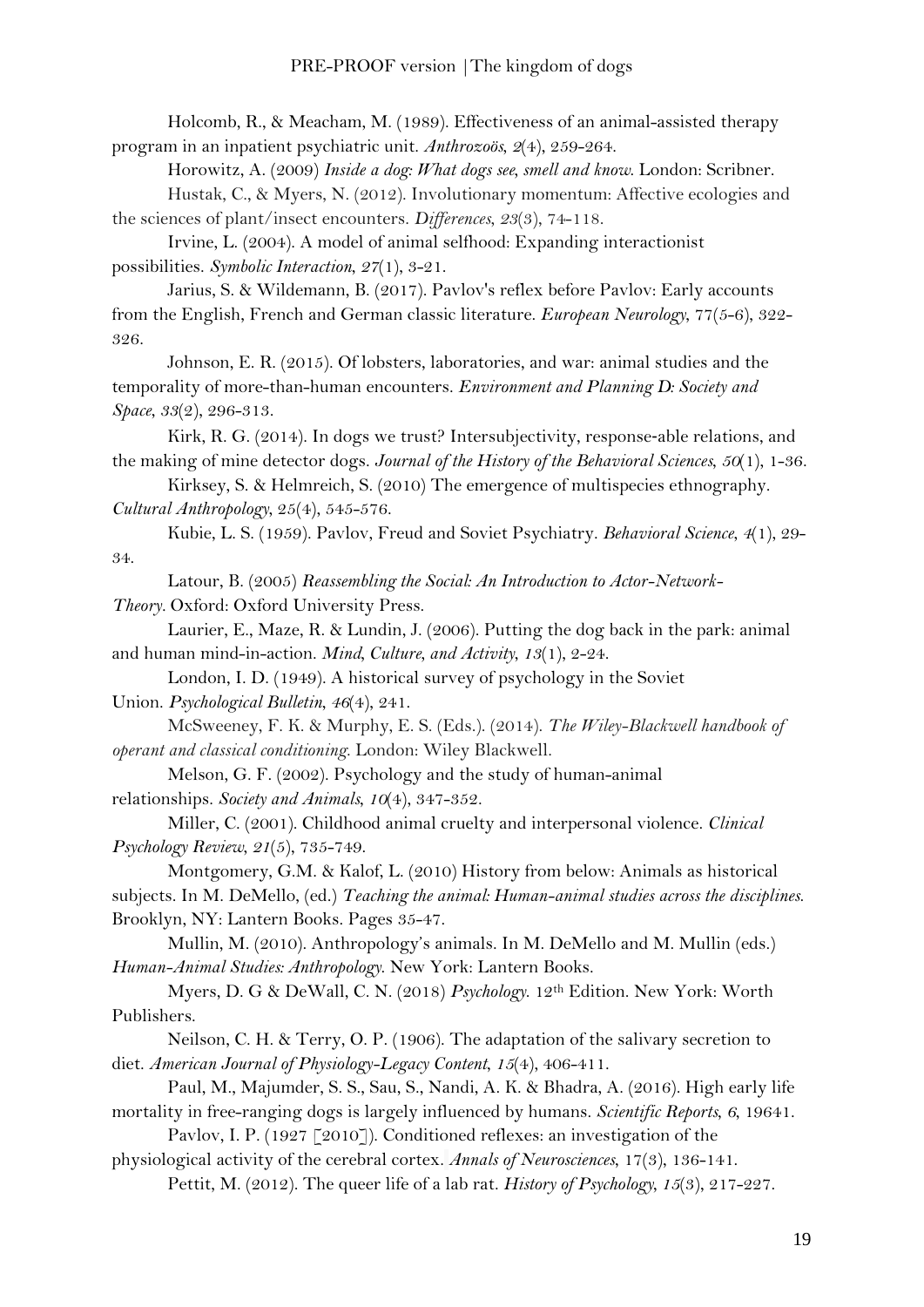Potts, A. & Haraway, D. (2010). Kiwi chicken advocate talks with Californian dog companion. *Feminism and Psychology*, *20*(3), 318-336.

Preece, R. (2006). *Awe for the tiger, love for the lamb: A chronicle of sensibility to animals*. London: Routledge.

Reicher, S., Haslam, S. A. & Van Bavel, J. (2018). Time to change the story. *The Psychologist*, August 2018, Vol.31, pp.2-3 Accessed 08/07/19

<https://thepsychologist.bps.org.uk/volume-31/august-2018/time-change-story>

Richards, G. (2010). *Putting psychology in its place: A critical historical overview: Second edition*. Hove: Psychology Press.

Rüting, T. (2007) Ivan Petrovich Pavlov. In N. A. Rupke (ed.) *Eminent lives in Twentieth Century science and religion*. London: Peter Lang. Pages 177-195.

Safina, C. (2015) *Beyond words: What animals think and feel*. Connecticut: Tantor Media.

Serpell, J. A. (2009). Having our dogs and eating them too: Why animals are a social issue. *Journal of Social Issues*, 65, 633–644.

Shapiro, K. J. (2017) Human‐animal studies: Fertile ground for qualitative analysis. *Society of Qualitative Investigations in Psychology*, May 25, 2017, Fordham University.

Shapiro, K. J. (2010). Psychology and human-animal studies. In M. DeMello (ed.). *Teaching the animal: Human-animal studies across the disciplines*. Brooklyn, NY: Lantern Books. Pages 254-280.

Smith, G. P. (1995). Pavlov and appetite. *Integrative Physiological and Behavioral Science*, *30*(2), 169-174.

Smith, G. P. (2000). Pavlov and integrative physiology. *American Journal of Physiology-Regulatory, Integrative and Comparative Physiology*, *279*(3), R743-R755.

Specter, D. (2014) Drool: Ivan Pavlov's real quest. *The New Yorker*. November 24th

2014 issue. Accessed 08/07/19<https://www.newyorker.com/magazine/2014/11/24/drool> Todes, D. P. (1997a). Pavlov's physiology factory. *Isis*, *88*(2), 205-246.

Todes, D. P. (1997b) From the machine to the ghost within: Pavlov's transition from digestive physiology. *American Psychologist*, 52(9), 947-955.

Todes, D. P. (2000). *Ivan Pavlov: Exploring the animal machine*. Oxford: Oxford University Press.

Todes, D. P. (2002). *Pavlov's physiology factory: Experiment, interpretation, laboratory enterprise*. Baltimore: John Hopkins University Press.

Todes, D. P. (2014). *Ivan Pavlov: A Russian life in science*. Oxford: Oxford University Press.

Train, B. (2007) *Fresh perspectives: Introduction to Psychology.* Capetown, SA: Pearson.

Tsing, A. L. (2015). *The mushroom at the end of the world: On the possibility of life in capitalist ruins*. Princeton, NJ: Princeton University Press.

Tully, T. (2003). Pavlov's dogs. *Current Biology*, *13*(4), R117-R119.

Tyson, P. J., Jones, D. & Elcock, J. (2011). *Psychology in social context: Issues and debates*. London: John Wiley and Sons.

Windholz, G. (1990) Pavlov and the Pavlovians in the Laboratory. *Journal of the History of the Behavioral Sciences*, 26(1), 64-74.